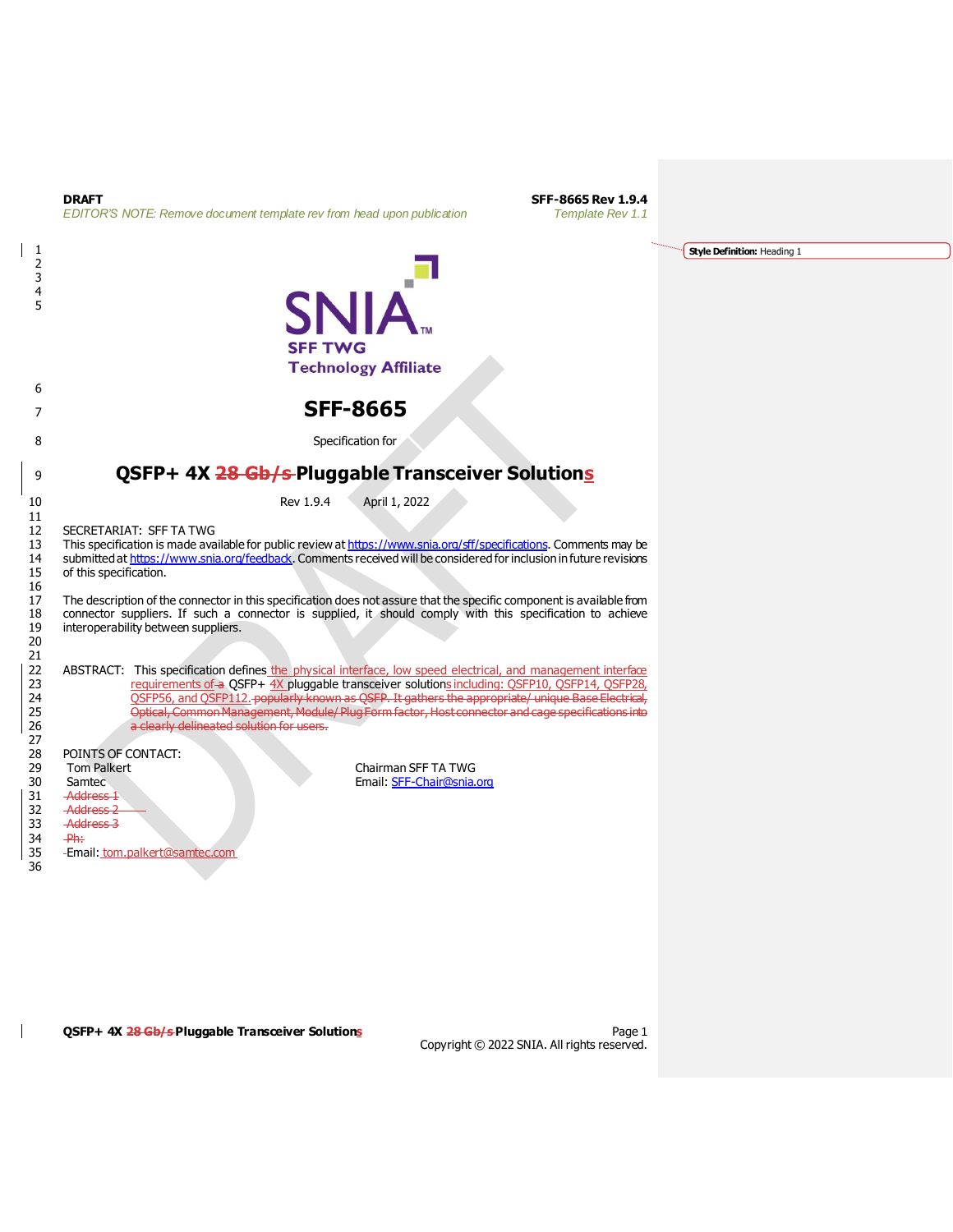#### 1 **INTELLECTUAL PROPERTY**

2 The user's attention is called to the possibility that implementation of this specification may require the use of an 3 invention covered by patent rights. By distribution of this specification, no position is taken with respect to the<br>4 validity of a claim or claims or of any patent rights in connection therewith. validity of a claim or claims or of any patent rights in connection therewith.

6 This specification is considered SNIA Architecture and is covered by the SNIA IP Policy and as a result goes through<br>7 a request for disclosure when it is published. Additional information can be found at the following l a request for disclosure when it is published. Additional information can be found at the following locations:

- 9 Results of IP Disclosures[: https://www.snia.org/sffdisclosures](https://www.snia.org/sffdisclosures)<br>10 SNIA IP Policy: https://www.snia.org/ippolicy
	- SNIA IP Policy[: https://www.snia.org/ippolicy](https://www.snia.org/ippolicy)

#### 12 **COPYRIGHT**

5

8

11

16

17

13 The SNIA hereby grants permission for individuals to use this document for personal use only, and for corporations 14 and other business entities to use this document for internal use only (including internal copying, distribution, and display) provided that:

- 1. Any text, diagram, chart, table or definition reproduced shall be reproduced in its entirety with no alteration, and,
- 2. Any document, printed or electronic, in which material from this document (or any portion hereof) is reproduced shall acknowledge the SNIA copyright on that material, and shall credit the SNIA for granting permission for its reuse.

18 Other than as explicitly provided above, there may be no commercial use of this document, or sale of any part, or<br>19 this entire document, or distribution of this document to third parties. All rights not explicitly gra 19 this entire document, or distribution of this document to third parties. All rights not explicitly granted are expressly reserved to SNIA.

21<br>22 22 Permission to use this document for purposes other than those enumerated (Exception) above may be requested<br>23 by e-mailing copyright request@snia.org. Please include the identity of the requesting individual and/or com 23 by e-mailing copyright request@snia.org. Please include the identity of the requesting individual and/or company<br>24 and a brief description of the purpose, nature, and scope of the requested use. Permission for the Exce 24 and a brief description of the purpose, nature, and scope of the requested use. Permission for the Exception shall<br>25 on the unreasonably withheld. It can be assumed permission is granted if the Exception request is not 25 not be unreasonably withheld. It can be assumed permission is granted if the Exception request is not acknowledged<br>26 within ten (10) business days of SNIA's receipt. Any denial of permission for the Exception shall inc 26 within ten (10) business days of SNIA's receipt. Any denial of permission for the Exception shall include an explanation of such refusal.

#### 29 **DISCLAIMER**

28<br>29<br>30 30 The information contained in this publication is subject to change without notice. The SNIA makes no warranty of<br>31 any kind with regard to this specification, including, but not limited to, the implied warranties of me 31 any kind with regard to this specification, including, but not limited to, the implied warranties of merchantability<br>32 and fitness for a particular purpose. The SNIA shall not be liable for errors contained herein or f 32 and fitness for a particular purpose. The SNIA shall not be liable for errors contained herein or for incidental or<br>33 consequential damages in connection with the furnishing, performance, or use of this specification. consequential damages in connection with the furnishing, performance, or use of this specification. 34

35 Suggestions for revisions should be directed t[o https://www.snia.org/feedback/](https://www.snia.org/feedback/).

36 37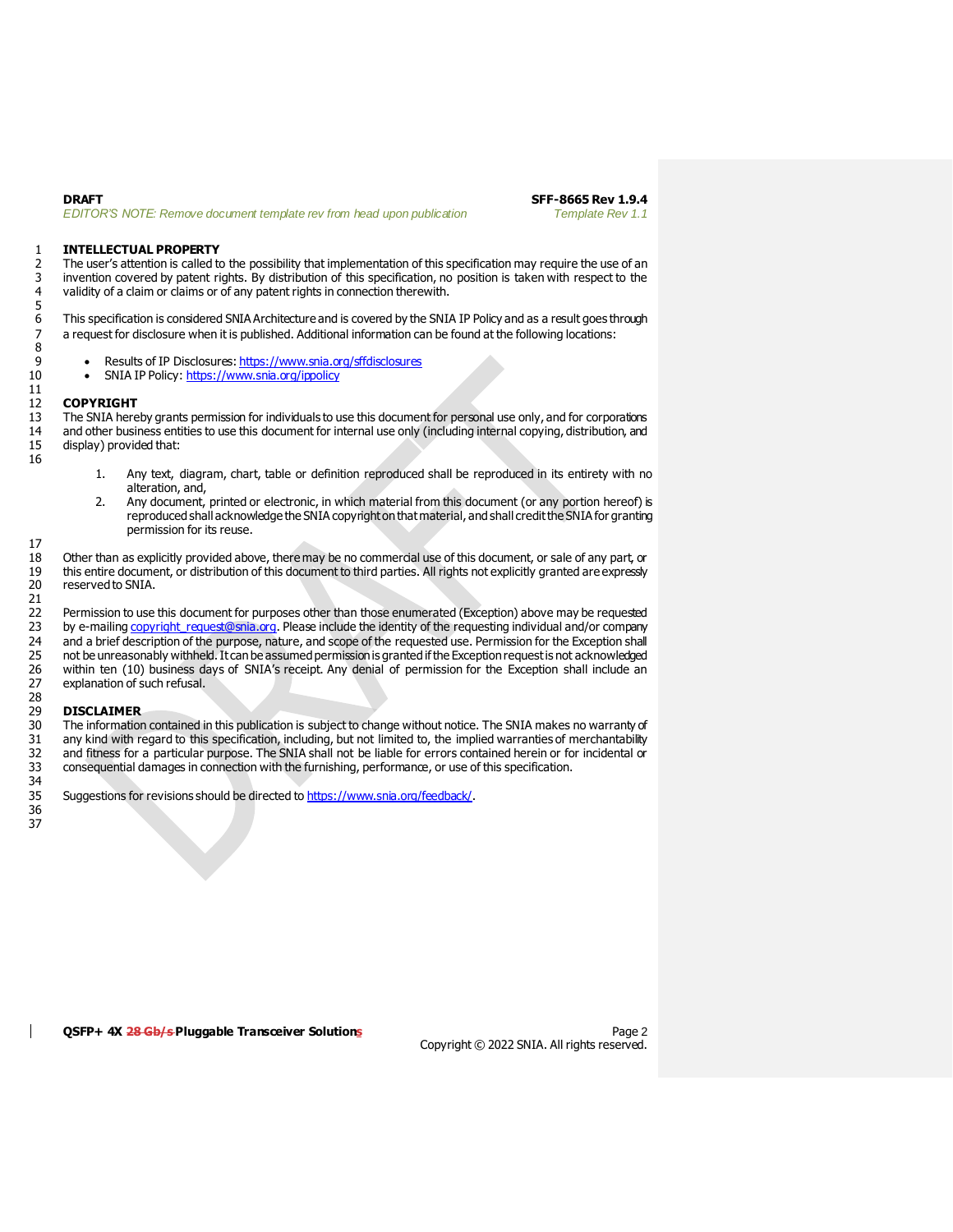**DRAFT SFF-8665 Rev 1.9.4**<br>**EDITOR'S NOTE: Remove document template rev from head upon publication SFF-8665 Rev 1.1** *EDITOR'S NOTE: Remove document template rev from head upon publication* 

# 1 **FOREWORD**<br>2 The developm

 The development work on this specification was done by the SFF TA TWG, an industry group. Since its formation as the SFF Committee in August 1990, the membership has included a mix of companies which are leaders across 3 as the SFF Co<br>4 the industry.

For those who wish to participate in the activities of the SFF TA TWG, the signup for membership can be found at <https://www.snia.org/sff/join>.

| -9 | <b>REVISION HISTORY</b> |                                                                                       |
|----|-------------------------|---------------------------------------------------------------------------------------|
| 10 | <b>Rev 1.6</b>          |                                                                                       |
| 11 |                         | Moved reference SFF specs to 2.1 Industry Documents and expanded the list             |
| 12 |                         | Moved SFF-8672 and SFF-8683 to Figure 3-1 plus complementary sections                 |
| 13 |                         | Added using interfaces to Application Specific Criteria                               |
| 14 | <b>Rev 1.7</b>          |                                                                                       |
| 15 |                         | Clarified introductory paragraph of SFF-8662 and SFF-8672<br>$\overline{\phantom{a}}$ |
| 16 | <b>Rev 1.8</b>          |                                                                                       |
| 17 |                         | Add multiple generations to Abstract                                                  |
| 18 | <b>Rev 1.9</b>          |                                                                                       |
| 19 |                         | Modified Figure 3-1 to include explanatory details                                    |
| 20 | <b>Rev 1.9.1</b>        | February 2, 2022:                                                                     |
| 21 |                         | Incorporated figures for all generations of OSFP pluggable transceiver solutions      |
| 22 | <b>Rev 1.9.2</b>        | February 8, 2022:                                                                     |
| 23 |                         | Additional updates based on discussion                                                |
| 24 | <b>Rev 1.9.3</b>        | March 25, 2022:                                                                       |
| 25 |                         | Additional editorial changes based on review ballot comments                          |
| 26 | <b>Rev 1.9.4</b>        | April 1, 2022:                                                                        |
| 27 |                         | Additional changes based on comment resolution discussion                             |
| ንՋ |                         |                                                                                       |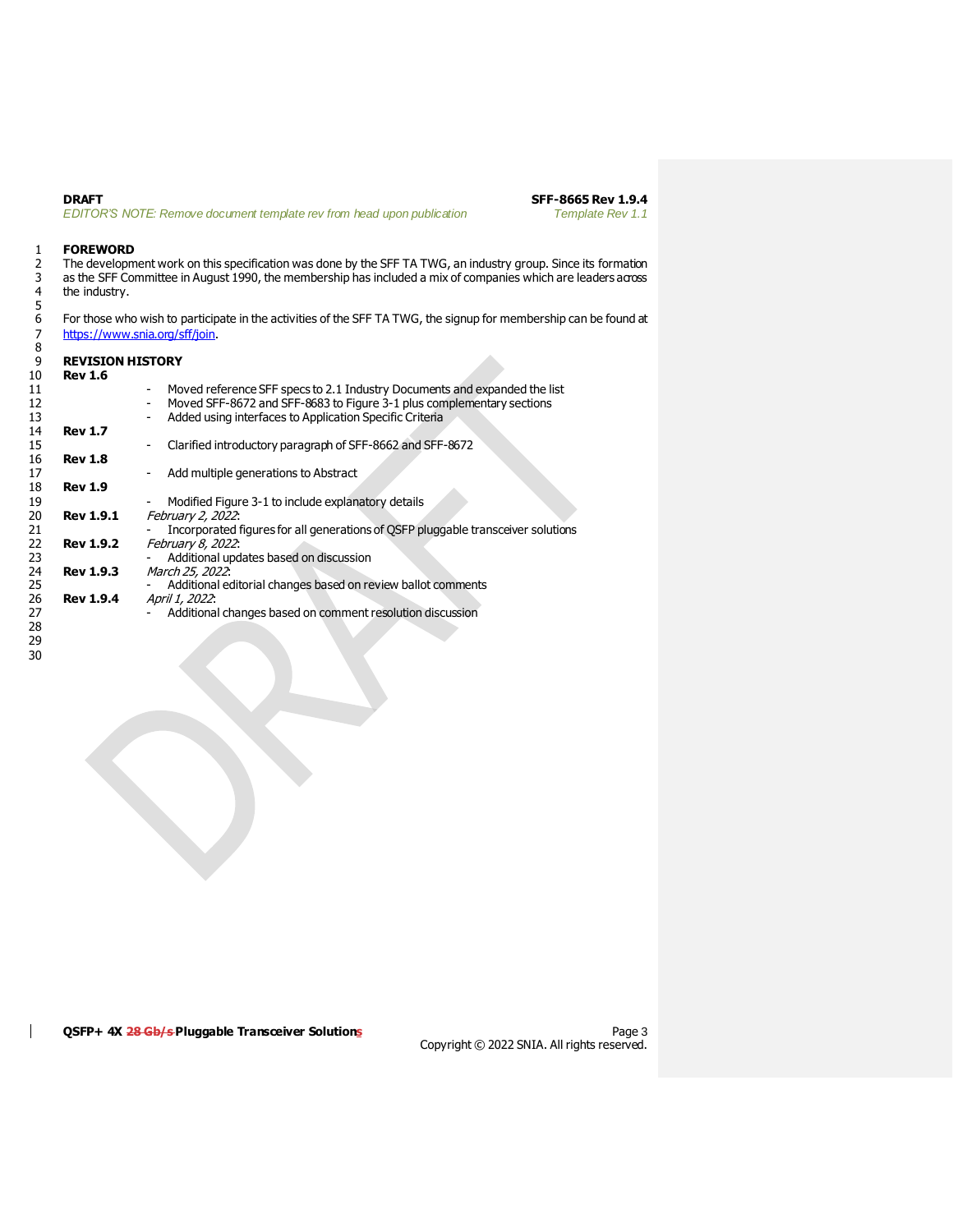|                                                                                                                            | <b>DRAFT</b><br>EDITOR'S NOTE: Remove document template rev from head upon publication                                                                                                                                                                                                                                                                                                                                                                                                                                                                                                                                                                                                                                                          | SFF-8665 Rev 1.9.4<br>Template Rev 1.1                                                                                                           |
|----------------------------------------------------------------------------------------------------------------------------|-------------------------------------------------------------------------------------------------------------------------------------------------------------------------------------------------------------------------------------------------------------------------------------------------------------------------------------------------------------------------------------------------------------------------------------------------------------------------------------------------------------------------------------------------------------------------------------------------------------------------------------------------------------------------------------------------------------------------------------------------|--------------------------------------------------------------------------------------------------------------------------------------------------|
| 1                                                                                                                          | <b>CONTENTS</b>                                                                                                                                                                                                                                                                                                                                                                                                                                                                                                                                                                                                                                                                                                                                 |                                                                                                                                                  |
| 2                                                                                                                          | Scope<br>1.                                                                                                                                                                                                                                                                                                                                                                                                                                                                                                                                                                                                                                                                                                                                     | 5                                                                                                                                                |
| 3<br>4<br>5<br>6                                                                                                           | 2.<br>References and Conventions<br>2.1<br><b>Industry Documents</b><br>2.2<br>Sources<br>2.3<br>Conventions                                                                                                                                                                                                                                                                                                                                                                                                                                                                                                                                                                                                                                    | 5<br>5<br>5<br>76                                                                                                                                |
| 7<br>8<br>9<br>10                                                                                                          | Keywords, Acronyms, and Definitions<br>3.<br>Keywords<br>3.1<br>3.2<br>Acronyms and Abbreviations<br>3.3<br>Definitions                                                                                                                                                                                                                                                                                                                                                                                                                                                                                                                                                                                                                         | 87<br>$\overline{8}$ 7<br>$\overline{8}$ 7<br>87                                                                                                 |
| 11                                                                                                                         | General Description<br>4.                                                                                                                                                                                                                                                                                                                                                                                                                                                                                                                                                                                                                                                                                                                       | 108                                                                                                                                              |
| 12<br>13<br>14<br>15<br>16<br>17<br>18<br>19<br>20                                                                         | 5.<br>Overview of Referenced Specifications<br>5.1<br>Management Interfaces<br>5.1.1 SFF-8636<br>5.1.2 CMIS<br>5.2<br>General Electrical<br>5.3<br>Connector, Cage, and Module Specifications<br>5.3.1<br>Connectors<br>Cages<br>5.3.2<br>5.3.3<br>Modules                                                                                                                                                                                                                                                                                                                                                                                                                                                                                      | 1340<br>1340<br>1340<br>1411<br>1642<br>1642<br>1612<br>1844<br>1915                                                                             |
| 21                                                                                                                         | <b>OSFP Thermal Recommendations</b><br>6.                                                                                                                                                                                                                                                                                                                                                                                                                                                                                                                                                                                                                                                                                                       | 2245                                                                                                                                             |
| 22<br>23<br>24<br>25<br>26<br>27<br>28<br>29<br>30<br>31<br>32<br>33<br>34<br>35<br>36<br>37<br>38<br>39<br>40<br>41<br>42 | <b>FIGURES</b><br>Figure 4-1 QSFP10 and QSFP14 Pluggable Transceiver Solutions<br>Figure 4-2 QSFP28 Pluggable Transceiver Solution<br>Figure 4-3 QSFP56 Pluggable Transceiver Solution<br>Figure 4-4 QSFP112 Pluggable Transceiver Solution<br>Figure 5-1 Management Interface<br>Figure 5-2 Application Reference Model<br>Figure 5-3 SFF-8662 Connector<br>Figure 5-4 SFF-8672 Connector<br>Figure 5-5 SFF-TA-1027 Connector<br>Figure 5-6 SFF-TA-1027 Stacked Connector<br>Figure 5-7 SFF-TA-1029 Cabled Connector<br>Figure 5-8 SFF-8663 and SFF-8683 Cages<br>Figure 5-9 SFF-TA-1027 Cage<br>Figure 5-10 SFF-A-1027 Stacked Cage<br>Figure 5-11 SFF-TA-1029 Cages<br>Figure 5-12 Typical Cable Plug and Pluggable Modules<br><b>TABLES</b> | 118<br>118<br>129<br>129<br>1340<br>1642<br>1743<br>1743<br>1743<br>17 <sup>13</sup><br>17 <sup>43</sup><br>1844<br>1844<br>1844<br>1844<br>1945 |
| 43<br>44                                                                                                                   | Table 5-1 Connectors and Cages for QSFP+ Pluggable Transceiver Solutions                                                                                                                                                                                                                                                                                                                                                                                                                                                                                                                                                                                                                                                                        | 1612                                                                                                                                             |

 $\mathbf{I}$ 

QSFP+ 4X 28 Gb/s Pluggable Transceiver Solutions

Page 4<br>Copyright © 2022 SNIA. All rights reserved.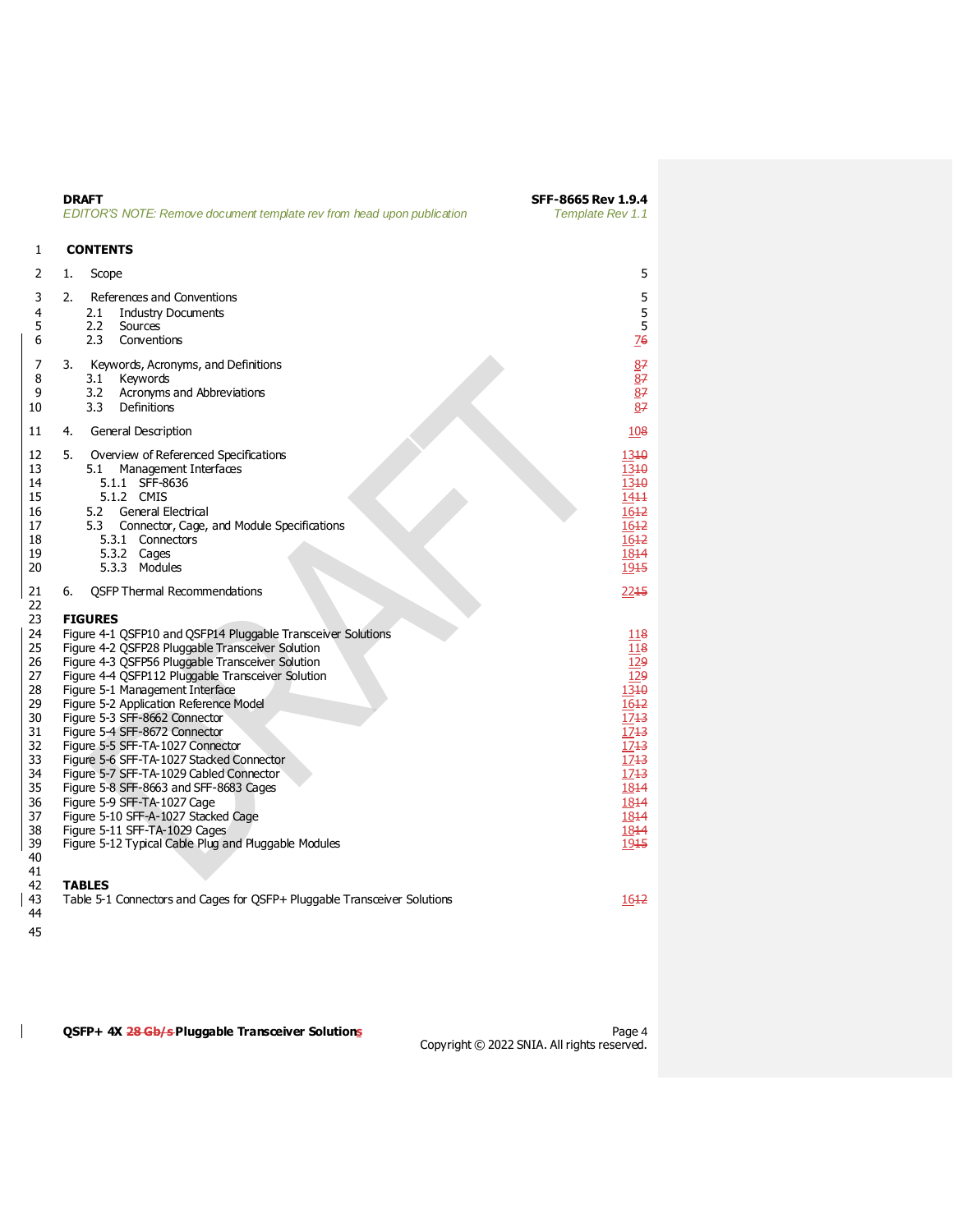4

### <span id="page-4-0"></span>1 **1. Scope**

2 In an effort to broaden the applications for storage devices, an ad hoc industry group of companies representing 3 system integrators, peripheral suppliers, and component suppliers decided to address the issues involved.

5 The SFF Committee was formed in August, 1990 and the first working document was introduced in January, 1991.<br>6 This specification defines the physical interface, low speed electrical, and management interface requirement 6 This specification defines the physical interface, low speed electrical, and management interface requirements of <br>6 OSEP+4X pluggable transceiver solutions including: OSEP10, OSEP14, OESP28, OSEP56, and OSEP112. 7 QSFP+ 4X pluggable transceiver solutions including: QSFP10, QSFP14, QFSP28, QSFP56, and QSFP112.

 $\begin{array}{c} 8 \\ 9 \end{array}$ 9 Other standards (e.g., IEEE, FC-PI-6, etc.) define the performance requirements for QSFP connectors used to transmit signals at various data rates using optical modules or cable assemblies. transmit signals at various data rates using optical modules or cable assemblies.

### <span id="page-4-1"></span>11 **2. References and Conventions**

### <span id="page-4-2"></span>12 **2.1 Industry Documents**

13 The following documents are relevant to this specification:

| 14             | ASME Y14.5                              | <b>Dimensioning and Tolerancing</b>                                                   |
|----------------|-----------------------------------------|---------------------------------------------------------------------------------------|
| 15             | EIA-364-1000                            | Environmental Test Methodology for Assessing the Performance of Electrical Connectors |
| 16             |                                         | and Sockets Used in Controlled Environment Applications                               |
| 17             | FC-PI-5                                 |                                                                                       |
| 18             | FC-PI-6                                 |                                                                                       |
| 19             | <del>IEEE Std</del>                     | 802.3bj 100 GbE                                                                       |
| 20             | EN61000-4-2                             | <b>ESD</b> specification                                                              |
| 21             | GR-253-CORE                             |                                                                                       |
| 22             | IEC 61754-7                             | <b>MPO optical connectors</b>                                                         |
| 23             | IEC 61754-20                            | <b>Dual LC optical connectors</b>                                                     |
| 24             | <u>InfiniRand</u><br><del>mmmoand</del> | <b>Architecture Specifications for FDR and EDR</b>                                    |
| 25             | JESD22-A114-B                           | <b>JEDEC ESD specificationOIF</b><br><b>Common Management Interface</b>               |
| 26             | <del>NEBS GR-63</del>                   | <b>Thermal specification</b>                                                          |
| 27             | REF-TA-1011                             | Cross Reference to Select SFF Connectors                                              |
| 28             | SAS-3                                   |                                                                                       |
| 29             | $-$ SFF-8636                            | Shielded Cables Common Management InterfaceManagement Interface for 4-lane            |
| 30             |                                         | <b>Modules and Cables</b>                                                             |
| 31             | $-$ SFF-8661                            | OSFP+ 28 Gb/s 4X Pluggable Module                                                     |
| 32             | SFF-8662                                | OSFP+ 28 Gb/s 4X Connector (Style A)                                                  |
| 33             | $-$ SFF-8663                            | QSFP+28 Gb/s 4X-Cage (Style A)                                                        |
| 34             | SFF-8672                                | QSFP+ 4X 28 Gb/s 4X Connector (Style B)                                               |
| 35             | SFF-8679                                | QSFP+ 4X Base Specification Hardware and Electrical Specification                     |
| 36             | $-$ SFF-8683                            | QSFP+ 14 Gb/s Cage                                                                    |
| 37             | - SFF-TA-1027                           | OSFP2 Connector, Cage, and Module                                                     |
| 38             | <b>SFF-TA-1029</b>                      | <b>OSFP Cabled Cage and Connector</b>                                                 |
| 39             | <b>TIA-568</b>                          | Aligned key (Type B) MPO patch cords                                                  |
| 40             | <b>TIA/EIA-604-10A</b>                  | <b>Dual LC optical</b>                                                                |
| $\overline{a}$ |                                         |                                                                                       |

#### <span id="page-4-3"></span>41 **2.2 Sources**

42 The complete list of SFF documents which have been published, are currently being worked on, or that have been 43 expired by the SFF Committee can be found at <https://www.snia.org/sff/specifications>. Suggestions for improve44 ment of this specification will be welcome, they should be submitted to <https://www.snia.org/feedback>.

Other standards may be obtained from the organizations listed below:

| <b>Standard</b> | <b>Organization</b>                                                                                                            | Website                        |
|-----------------|--------------------------------------------------------------------------------------------------------------------------------|--------------------------------|
| <b>ASME</b>     | American Society of Mochanical Engineers<br><del>Amencan society or meenanical Engineers</del><br>΄ Λ ϚΜΕ΄<br><del>warne</del> | <del>nuvo.  mmutaon oluu</del> |

#### **QSFP+ 4X 28 Gb/s Pluggable Transceiver Solutions** Page 5

<sup>45&</sup>lt;br>46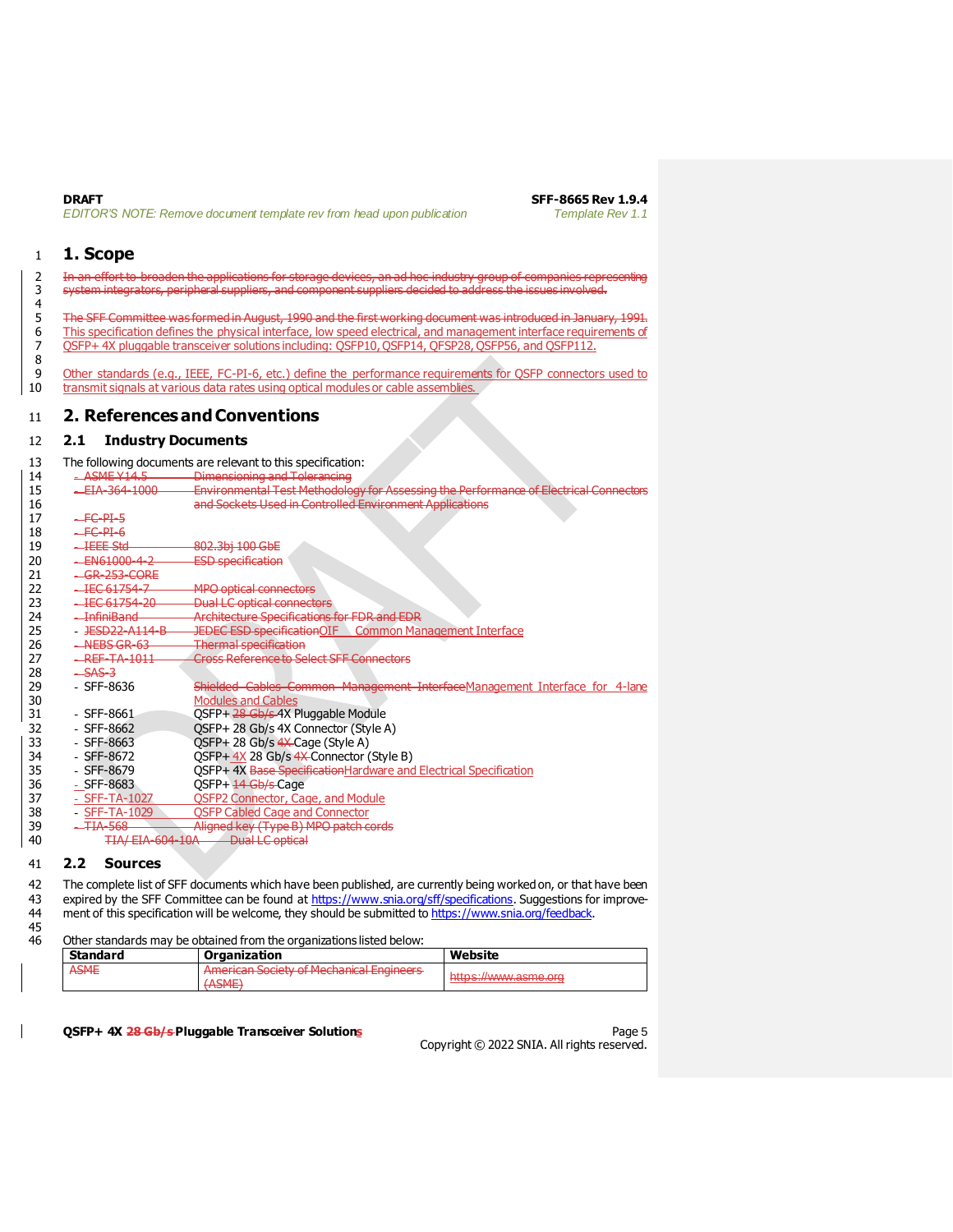| DRAFT                                                                |  |  |  |  |
|----------------------------------------------------------------------|--|--|--|--|
| EDITOR'S NOTE: Remove document template rev from head upon publicate |  |  |  |  |

# **DRAFF-8665 Rev 1.9.4**<br>Template Rev 1.1

*EDITOR'S NOTE: Remove document template rev from head upon publication Template Rev 1.1*

| Electronic Industries<br>Alliance (EIA)                 | Electronic Components Industry Association<br>(TCTAY)<br><del>cent</del>               | https://www.ecianow.org     |
|---------------------------------------------------------|----------------------------------------------------------------------------------------|-----------------------------|
| IEEE                                                    | <b>Institute of Electrical and Electronics</b><br>Engineers (IEEE)                     | https://www.ieee.org        |
| <b>Fibre Channel</b><br>standards                       | International committee for Information<br><b>Technology Standards (INCITS)</b>        | https://www.incits.org      |
| InfiniBand                                              | <b>InfiniBand Trade Association (IBTA)</b>                                             | http://www.infinibandta.org |
| <b>JEDEC</b>                                            | <b>Joint Electron Deice Engineering Council</b><br>$(1$ ENE $\cap$<br><del>JEDEC</del> | https://www.jedec.org       |
| OIF                                                     | Optical Internetworking Forum (OIF)                                                    | http://www.oiforum.com      |
| <b>SAS and other ANSI</b><br>ctandarde<br>stoi identite | International Committee for Information<br><b>Technology Standards (INCITS)</b>        | http://www.incits.org       |

**Field Code Changed Formatted:** Font: Not Italic

 $\mathsf{I}$ 

QSFP+ 4X 28 Gb/s Pluggable Transceiver Solutions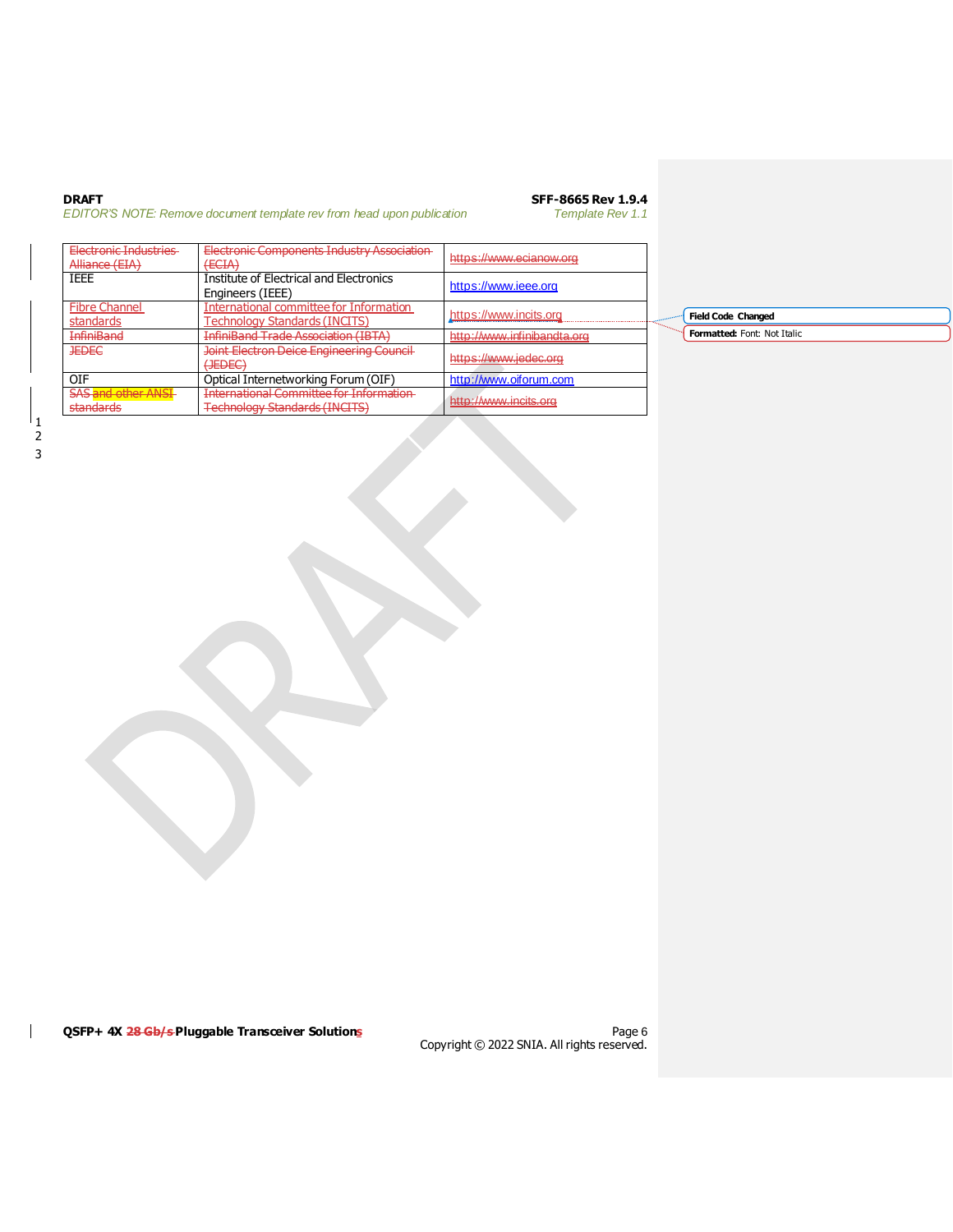$\frac{3}{4}$ 

 $7\over 8$ 

12<br>13

 $\frac{15}{16}$ 

22

29<br>30

**DRAFT SFF-8665 Rev 1.9.4**<br>**EDITOR'S NOTE: Remove document template rev from head upon publication <b>SFF-8665 Rev 1.1** *EDITOR'S NOTE: Remove document template rev from head upon publication* 

#### <span id="page-6-0"></span>1 **2.3 Conventions**

2 The following conventions are used throughout this document:

# 4 **DEFINITIONS**

5 Certain words and terms used in this standard have a specific meaning beyond the normal English meaning. These 6 words and terms are defined either in the definitions or in the text where they first appear.

# 8 **ORDER OF PRECEDENCE**<br>9 If a conflict arises between

9 If a conflict arises between text, tables, or figures, the order of precedence to resolve the conflicts is text; then tables; and finally figures. Not all tables or figures are fully described in the text. Tables show da tables; and finally figures. Not all tables or figures are fully described in the text. Tables show data format and 11 values.

#### 13 **LISTS**

14 Lists sequenced by lowercase or uppercase letters show no ordering relationship between the listed items.

EXAMPLE  $1$  – The following list shows no relationship between the named items:

| 17 | a. red (i.e., one of the following colors): |  |
|----|---------------------------------------------|--|
| 18 | A. crimson; or                              |  |

| $\pm I$ |  | $a_{1}$ requirely vire viewe |
|---------|--|------------------------------|
| 18      |  | A. crimson; or               |
| 19      |  | B. pink;                     |

- 
- 20 b. blue; or<br>21 c. green. c. green.
	-

Lists sequenced by numbers show an ordering relationship between the listed items.

EXAMPLE 2 -The following list shows an ordered relationship between the named items:

- 24<br>25<br>26
- 26 1. top;<br>27 2. mido
- 27 2. middle; and<br>28 3. bottom. 3. bottom.

30 Lists are associated with an introductory paragraph or phrase and are numbered relative to that paragraph or phrase (i.e., all lists begin with an a. or 1. Entry).

#### 33 **DIMENSIONING CONVENTIONS**

32<br>33<br>34 34 The dimensioning conventions are described in ASME-Y14.5, Geometric Dimensioning and Tolerancing. All<br>35 dimensions are in millimeters, which are the controlling dimensional units (if inches are supplied, they are for 35 dimensions are in millimeters, which are the controlling dimensional units (if inches are supplied, they are for guidance only).

#### 37<br>38 38 **NUMBERING CONVENTIONS**

39 The ISO convention of numbering is used (i.e., the thousands and higher multiples are separated by a space and<br>40 a period is used as the decimal point). This is equivalent to the English/American convention of a comma a period is used as the decimal point). This is equivalent to the English/American convention of a comma and a 41 period. 42

| American    | French      | ISO         |
|-------------|-------------|-------------|
| 0.6         | 0.6         | 0.6         |
| 1,000       | 1.000       | 1 000       |
| 1,323,462.9 | 1 323 462.9 | 1 323 462.9 |

43

44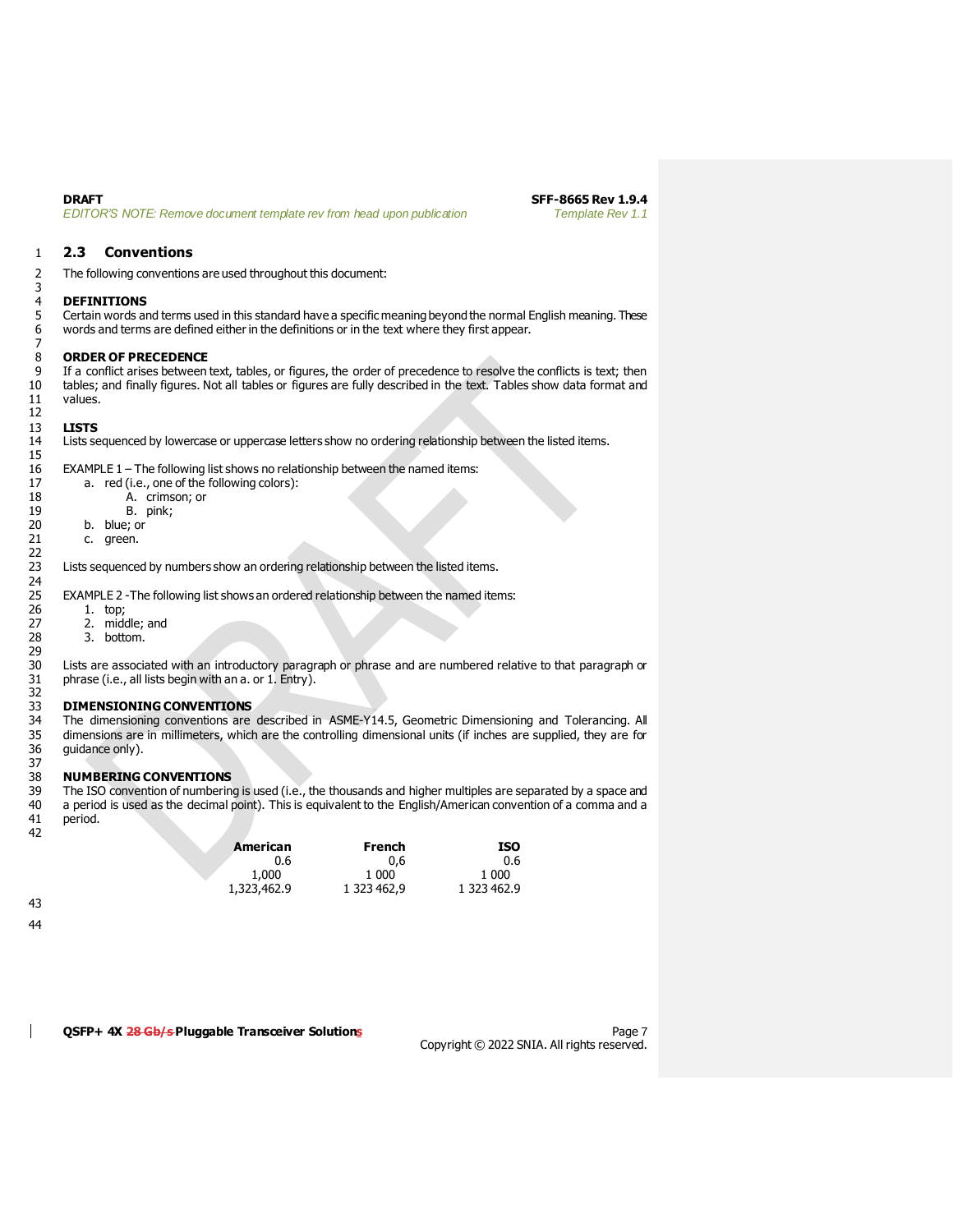<span id="page-7-1"></span><span id="page-7-0"></span>

| <b>DRAFT</b><br>EDITOR'S NOTE: Remove document template rev from head upon publication                                                                                                                                                                                                                           | SFF-8665 Rev 1.9.4<br><b>Template Rev 1.1</b>         |
|------------------------------------------------------------------------------------------------------------------------------------------------------------------------------------------------------------------------------------------------------------------------------------------------------------------|-------------------------------------------------------|
| 3. Keywords, Acronyms, and Definitions                                                                                                                                                                                                                                                                           |                                                       |
|                                                                                                                                                                                                                                                                                                                  |                                                       |
| For the purposes of this document, the following keywords, acronyms, and definitions apply.                                                                                                                                                                                                                      |                                                       |
| <b>Keywords</b><br>3.1                                                                                                                                                                                                                                                                                           |                                                       |
| May: Indicates flexibility of choice with no implied preference.                                                                                                                                                                                                                                                 |                                                       |
| <b>Optional:</b> Describes features which are not required by the SFF specification. However, if any feature defined by<br>the SFF specification is implemented, it shall be done in the same way as defined by the specification. Describing<br>a feature as optional in the text is done to assist the reader. |                                                       |
| <b>Should:</b> Indicates flexibility of choice with a strongly preferred alternative.                                                                                                                                                                                                                            |                                                       |
| 3.2<br><b>Acronyms and Abbreviations</b>                                                                                                                                                                                                                                                                         |                                                       |
| <b>PCB: Printed Circuit Board</b>                                                                                                                                                                                                                                                                                |                                                       |
| <b>PF:</b> Press Fit                                                                                                                                                                                                                                                                                             |                                                       |
| <b>PTH: Plated Through Hole</b>                                                                                                                                                                                                                                                                                  |                                                       |
| <b>RA:</b> Right Angle<br><b>RAND:</b> Reasonable and Non-Discriminatory                                                                                                                                                                                                                                         |                                                       |
| <b>SMT:</b> Surface Mount Technology There are no acronyms or abbreviations defined for this document.                                                                                                                                                                                                           |                                                       |
|                                                                                                                                                                                                                                                                                                                  |                                                       |
| <b>Definitions</b><br>3.3                                                                                                                                                                                                                                                                                        |                                                       |
| Other common terms include: connector interface, mating interface, and separable interface.<br>Contact mating sequence: A term used to describe the order of electrical contact established/terminated during                                                                                                    |                                                       |
| mating/un-mating. Other terms include: contact sequencing, contact positioning, mate first/break last, EMLB (carly                                                                                                                                                                                               |                                                       |
| mate late break) staggered contacts, and long pin/short pin.                                                                                                                                                                                                                                                     |                                                       |
|                                                                                                                                                                                                                                                                                                                  |                                                       |
| <b>Contacts:</b> A term used to describe connector terminals that make electrical connections across a separable<br>interface.                                                                                                                                                                                   |                                                       |
|                                                                                                                                                                                                                                                                                                                  |                                                       |
| <b>Module:</b> In this specification, module may refer to a plug assembly at the end of a copper (electrical) cable (passive<br>or active), an active optical cable assembly, an optical transceiver, or a loopback.                                                                                             |                                                       |
| Plug: A term used to describe the connector that contains the penetrating contacts of the connector interface as                                                                                                                                                                                                 |                                                       |
| shown in Figure 3-1. Plugs typically contain stationary contacts. Other common terms include male, pin connector,                                                                                                                                                                                                |                                                       |
| and card edge.                                                                                                                                                                                                                                                                                                   |                                                       |
|                                                                                                                                                                                                                                                                                                                  |                                                       |
| ,,,,,,,,,,,,,,,,                                                                                                                                                                                                                                                                                                 |                                                       |
| Plug<br>Receptacle<br>833333333333333333333                                                                                                                                                                                                                                                                      |                                                       |
| <u>TIIT</u> IND                                                                                                                                                                                                                                                                                                  |                                                       |
|                                                                                                                                                                                                                                                                                                                  |                                                       |
| <b>Figure 3-1 Plug and Receptacle Definition</b>                                                                                                                                                                                                                                                                 |                                                       |
| Plated through hole termination: A term used to describe a termination style in which rigid pins extend into or                                                                                                                                                                                                  |                                                       |
| through the PCB. Pins are soldered to keep the connector or cage in place. Other common terms are through hole                                                                                                                                                                                                   |                                                       |
|                                                                                                                                                                                                                                                                                                                  |                                                       |
|                                                                                                                                                                                                                                                                                                                  |                                                       |
| QSFP+ 4X 28 Gb/s Pluggable Transceiver Solutions                                                                                                                                                                                                                                                                 | Page 8<br>Copyright © 2022 SNIA. All rights reserved. |

<span id="page-7-3"></span><span id="page-7-2"></span> **3.3 Definitions**

<span id="page-7-4"></span>

 $\begin{array}{c} \n \stackrel{\cdot}{\phantom{}_{41}}\n 41 \\
42 \\
43\n \end{array}$ 

 $\overline{\phantom{a}}$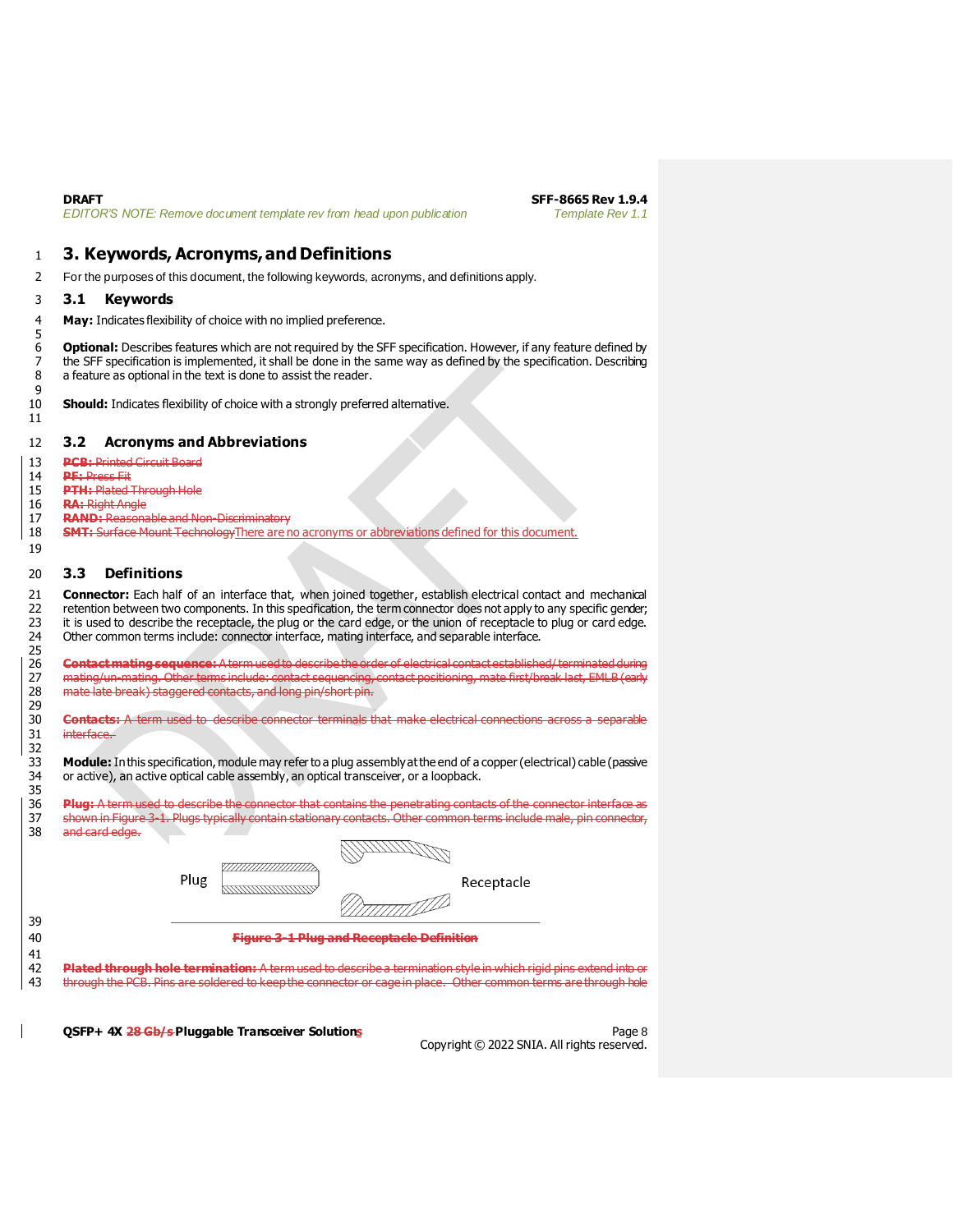

#### **QSFP+ 4X 28 Gb/s Pluggable Transceiver Solutions** Page 9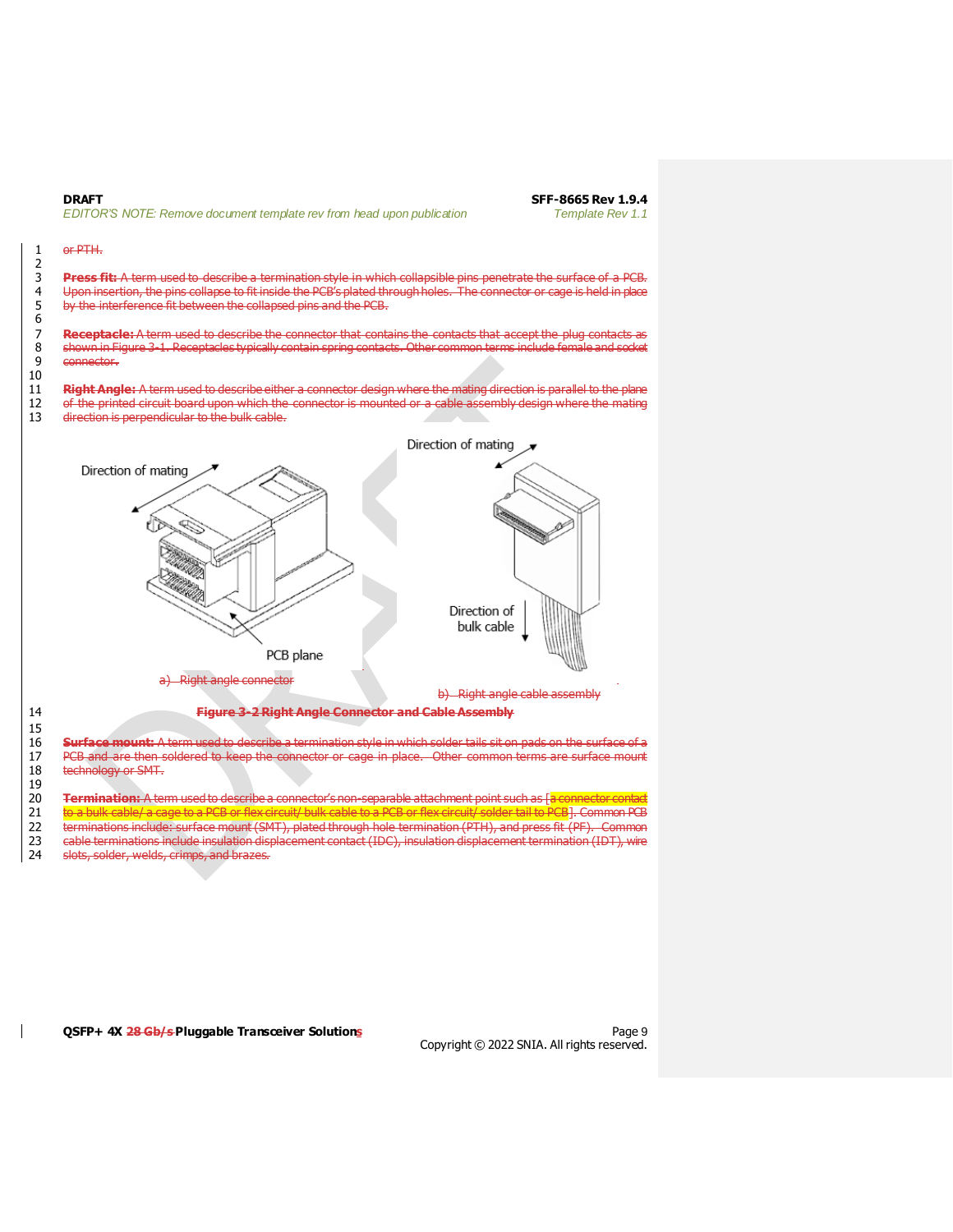| DRAFT |                                                                        |  |  |
|-------|------------------------------------------------------------------------|--|--|
|       | EDITOR'S NOTE: Remove document template rev from head upon publication |  |  |

### <span id="page-9-0"></span>1 **4. General Description**

2 This specification provides references to the required SFF specifications necessary to implement OSFP-28-Gb/s 3 pluggable transceiver modules that operate at various speeds. It includes mechanical specifications required by the 4 host i.e., the host connector, the host card cage, and mechanical specifications of the pluggable module. In addition, 5 the SFF specifications necessary to implement the module management interface and the common electrical/optical<br>6 base specifications are referenced base specifications are referenced

8 The specifications provide a common solution for combined four-channel ports that may support: Ethernet, and/or<br>9 Fibre Channel, and/or Infiniband, and/or-SAS, and/or SONET/SDH specifications. The connectors used in such 9 Fibre Channel, and/or Infiniband, and/or SAS, and/or SONET/SDH specifications. The connectors used in such<br>10 applications are subject to the requirements of the appropriate standard. This specification encompasses desig applications are subject to the requirements of the appropriate standard. This specification encompasses design(s) 11 capable of supporting multimode and single mode modules, passive copper, active copper, and active optical cables.

13 The Ethernet, Fibre Channel, InfiniBand, SAS, SONET/SDH, and other standards define performance requirements on the characteristic impedance and ability to transmit multi-gigabit signals for cable assemblies and backplanes. 15 The connectors used in such applications are subject to the requirements of the appropriate standard.

A flow chart of the required SFF specifications is shown in Figure 3-1.



20

 $7\atop 8$ 

12

 $\frac{16}{17}$ 

**QSFP+ 4X 28 Gb/s Pluggable Transceiver Solutions** Page 10 Page 10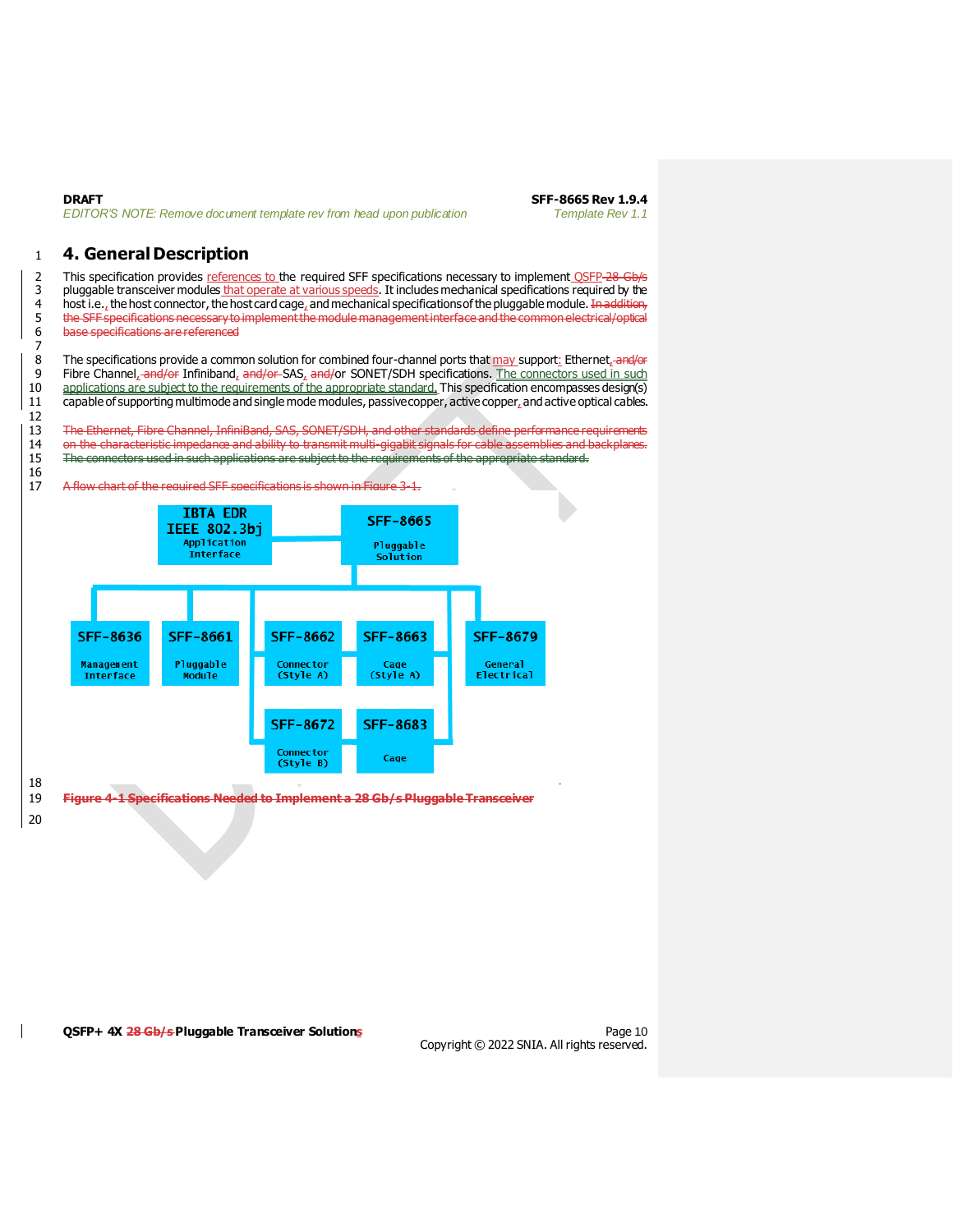<span id="page-10-0"></span>![](_page_10_Figure_0.jpeg)

<span id="page-10-1"></span>**QSFP+ 4X 28 Gb/s Pluggable Transceiver Solutions** Page 11

 $\mathsf{l}$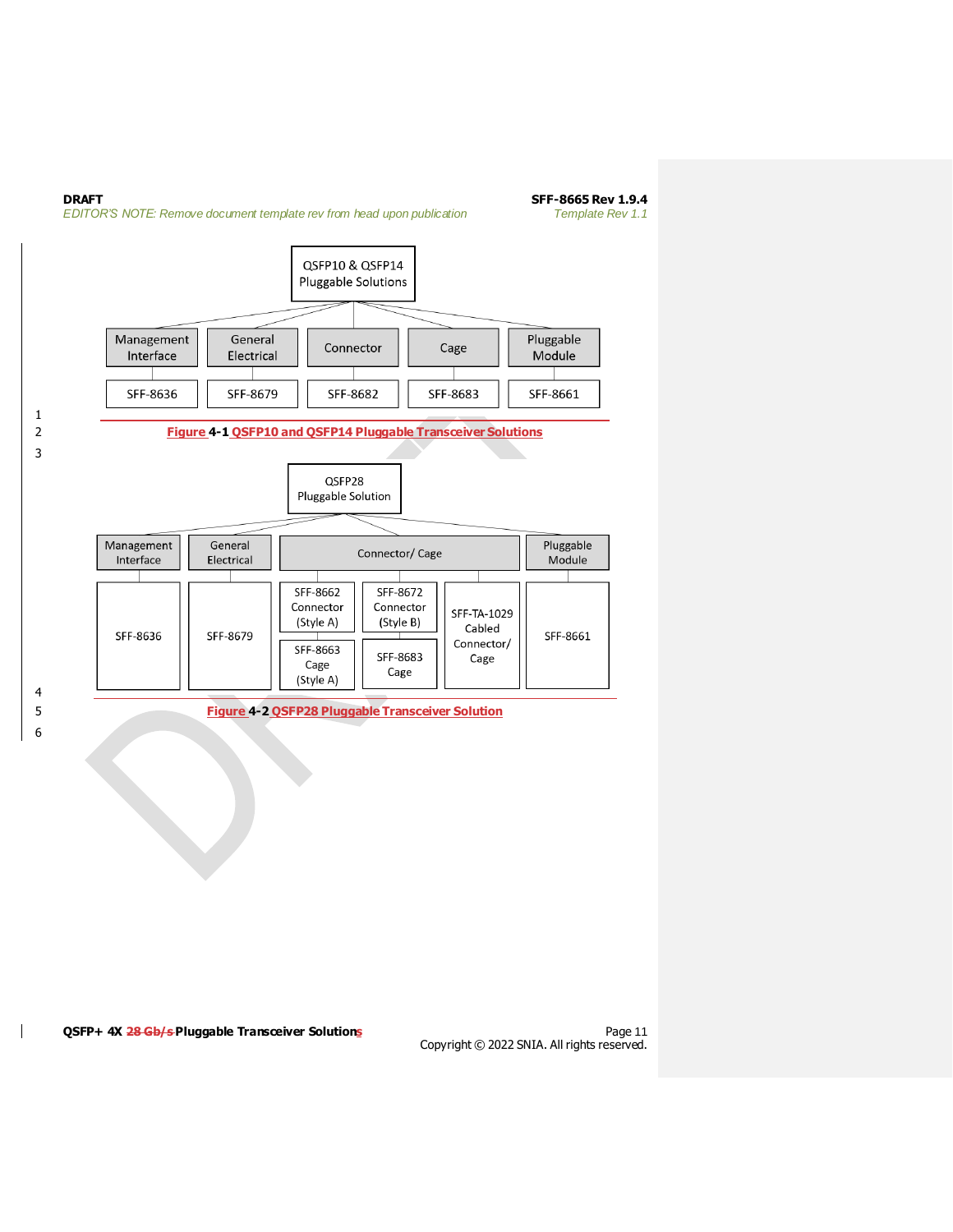<span id="page-11-0"></span>![](_page_11_Figure_0.jpeg)

#### <span id="page-11-1"></span>**QSFP+ 4X 28 Gb/s Pluggable Transceiver Solutions** Page 12 Assets and Page 12

 $\mathbf{I}$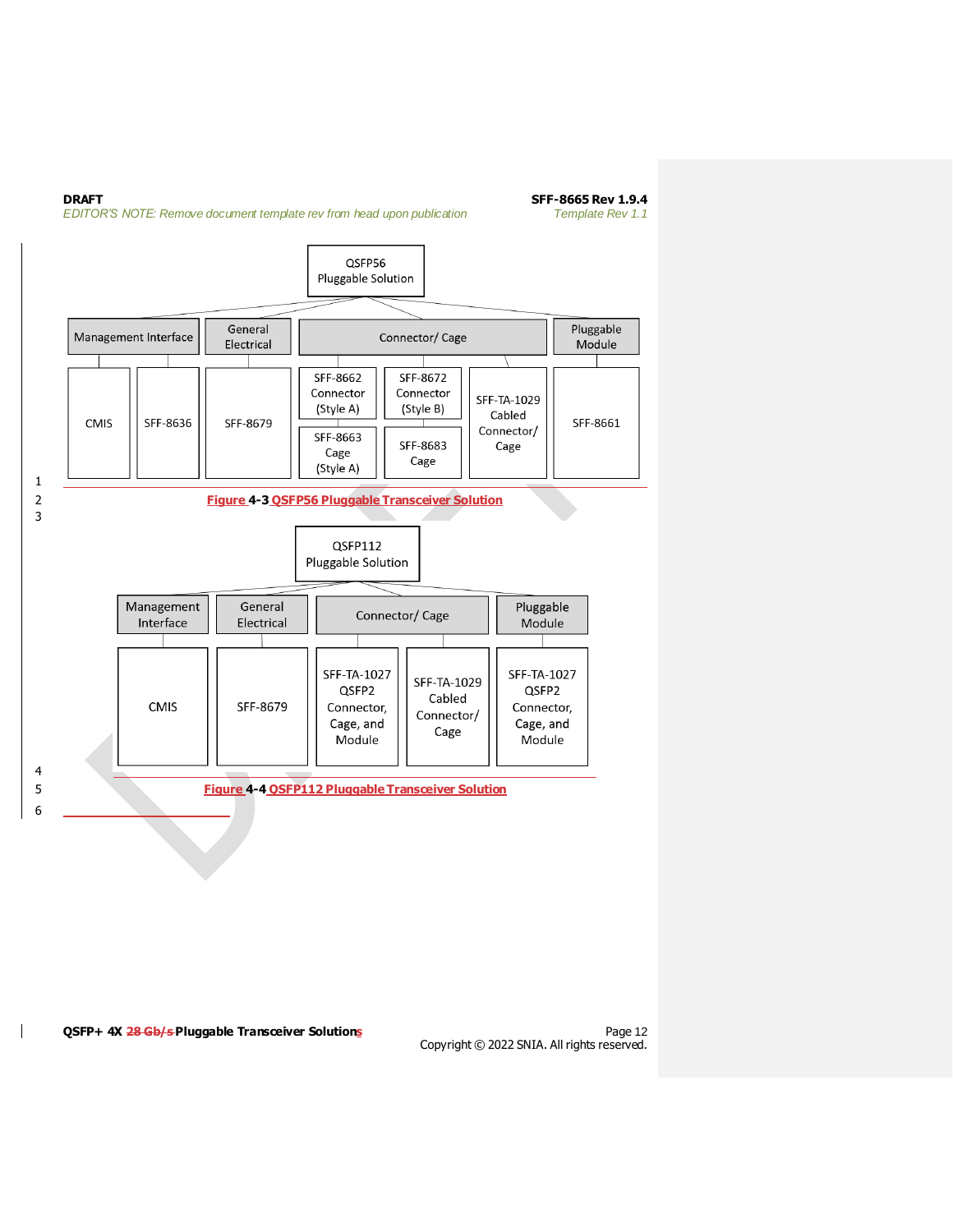**DRAFT SFF-8665 Rev 1.9.4**<br>**EDITOR'S NOTE: Remove document template rev from head upon publication <b>SFF-8665 Rev 1.1** *EDITOR'S NOTE: Remove document template rev from head upon publication* 

## <span id="page-12-0"></span>1 **5. Overview of Referenced Specifications**

### <span id="page-12-1"></span>2 **5.1 SFF-8636Management Interfaces**

3 These Shielded Cables Common Management Interface specifications defines a common management interface for 4  $-$  4-lane cable assemblies.  $\frac{1}{1}$   $\frac{1}{1}$   $\frac{1}{1}$   $\frac{1}{1}$   $\frac{1}{1}$   $\frac{1}{1}$   $\frac{1}{1}$   $\frac{1}{1}$   $\frac{1}{1}$   $\frac{1}{1}$   $\frac{1}{1}$   $\frac{1}{1}$   $\frac{1}{1}$   $\frac{1}{1}$   $\frac{1}{1}$   $\frac{1}{1}$   $\frac{1}{1}$   $\frac{1}{1}$   $\frac{1}{1}$  5 external cable interface implementations based on a Two-Wire-Interface (TWI) as described on https://www.i2c-<br>6 bus.org/twi-bus. [bus.org/twi-bus](https://www.i2c-bus.org/twi-bus).

8 Memory map details and communication protocol used to transfer the information are described within this<br>9 specification This annopach facilitates a common memory man and management interface for applications with specification. This approach facilitates a common memory map and management interface for applications with 10 different mechanical, physical layer and otherwise different implementations.

![](_page_12_Figure_6.jpeg)

24 protocol used to transfer the information are described in the document. This approach facilitates a common<br>25 memory map and management interface for modules or cable assemblies with different medianical, physical laye 25 memory map and management interface for modules or cable assemblies with different medhanical, physical layer,<br>26 and other characteristics. Examples include the OSFP+ family and mini multilane connectors for SAS (see R 26 and other characteristics. Examples include the QSFP+ family and mini multilane connectors for SAS (see REF-TA-<br>27 1011). 1011).

28 This specification does not apply to the CFP MSA family of modules, which use the MDIO interface and a different 30 memory map. 31

**QSFP+ 4X 28 Gb/s Pluggable Transceiver Solutions Page 13** Page 13

Copyright © 2022 SNIA. All rights reserved.

7

11

<span id="page-12-3"></span>12

<span id="page-12-2"></span>14 15 16

20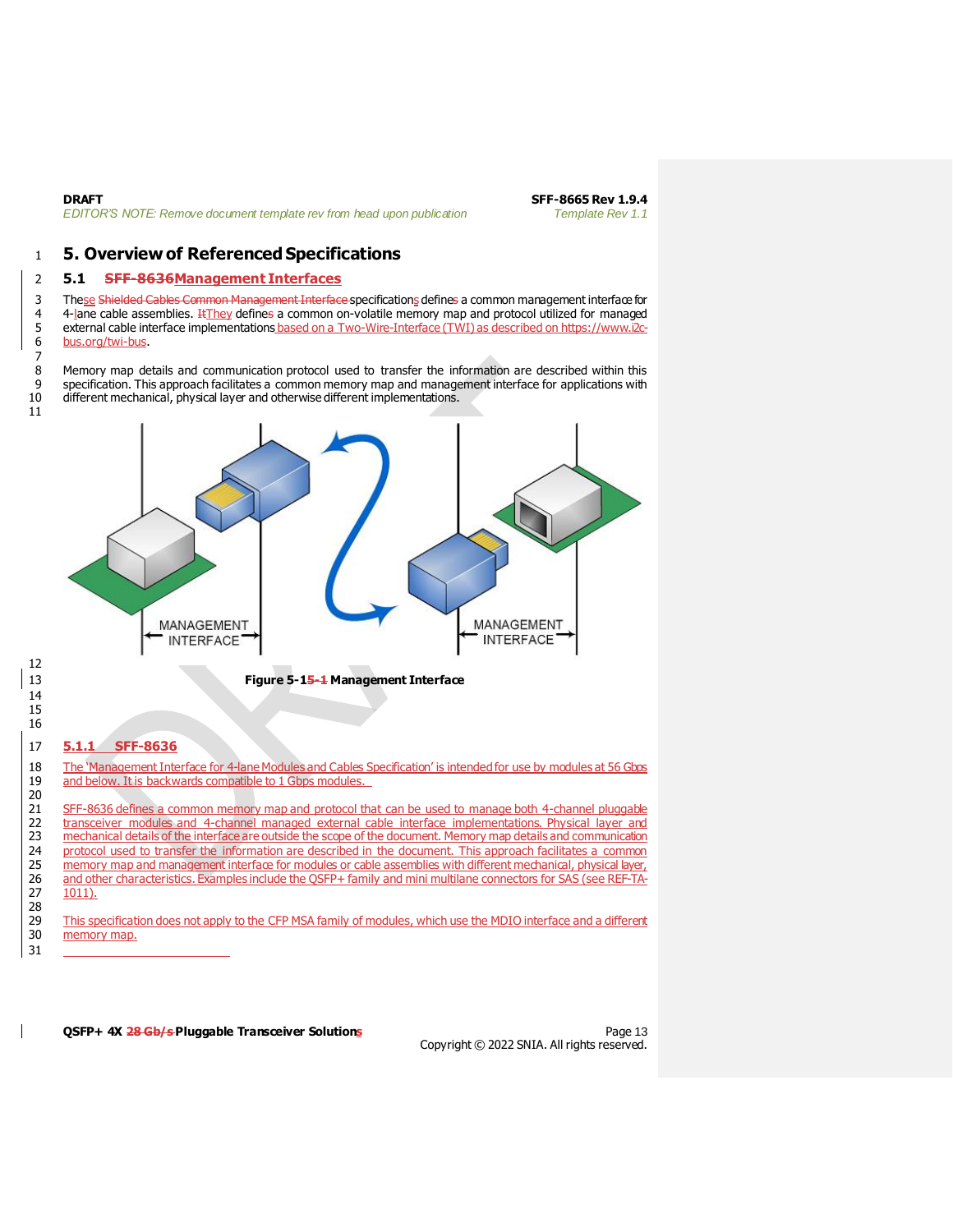**DRAFT SFF-8665 Rev 1.9.4** *EDITOR'S NOTE: Remove document template rev from head upon publication Template Rev 1.1*

### <span id="page-13-0"></span>1 **5.1.2 CMIS**

4

2 The Common Management Interface Specification (CMIS) defines a generic management communication interface 3 together with a generic management interaction protocol between hosts and managed modules.

5 The CMIS specification was developed to allow host and module software implementers to utilize a common code 6 base across a variety of form factors and across a variety of module capabilities, and to foster the possibility of 7 vendor agnostic management for standardized module functions. 7 vendor agnostic management for standardized module functions.

To this end CMIS specifies a small core of basic functionality that all modules must implement and a larger evolving 10 set of optional features whose implementation is advertised in the so-called management memory map of a module. 11 This advertisement approach allows host software to adapt to optional module capabilities at runtime while ensuring 12 interoperability with all modules at a basic level.

14 CMIS-compliant modules transfer a well-defined set of management operations for anassociated data over a CMIS-15 defined Management Communication Interface (MCI); e.g., an I2C-based interface. The basic management 16 operations are simple and allow the host to access a 256 byte addressable memory window, with mechanisms to<br>17 dynamically switch 128 byte sized data pages of a much larger management memory space into the upper half of dynamically switch 128 byte sized data pages of a much larger management memory space into the upper half of 18 that host addressable memory window.

20 Note: This limited set of basic operations and the very small byte-oriented memory window are traced back to SFF-21 8636 and allow simple transducers or transceivers to be CMIS managed. For complex modules, extension 22 mechanisms are implemented on top of these basic elements.

The physical form factor scope of CMIS includes pluggable or onboard form factors such as QSFP-DD, OSFP, or 21 25 COBO. However, CMIS is developed as a generic management interface specification and can be implemented in a<br>26 variety of existing form factors, such as OSFP, or also in future form factors. Generic advertisement field 26 variety of existing form factors, such as QSFP, or also in future form factors. Generic advertisement fields in the<br>27 management memory map inform the host about the particular form factor and whether a module can be m 27 management memory map inform the host about the particular form factor and whether a module can be managed<br>28 in a CMIS compliant fashion. in a CMIS compliant fashion.

30 The functional scope of CMIS includes module types which may range from electrical cable assemblies (also referred 31 to as modules, unless cable assemblies are specifically mentioned) and active transceiver modules to versatile<br>32 coherent DWDM modules with integrated framers. coherent DWDM modules with integrated framers.

The following classifications can be used to distinguish functional module types or module applications:

- 35 a. **Data agnostic** ("basic") **system interfaces** map bit streams from host lanes to media lanes and vice 36 versa, without knowledge of data formats and without participation in any communication protocol for that bit stream. Examples include cable assemblies and transceivers at lower lane data rates, e.g., 100GBASE-
- 38 SR4 modules<br>39 b. **Data forma** 39 b. **Data format aware** ("complex") **system interfaces** perform interface related single of multi-lane data processing (such as lane de-skewing and FEC coding); e.g., 400ZR modules
- 41 c. **Client encapsulation** ("multiplex") **applications** encapsulate one or more (single or multi-lane) host 42 signals into a newly framed (single or multi-lane) network signal that may be transmitted and monitored<br>43 independent of the host signals. Such modules employ framers with additional overhead for independent independent of the host signals. Such modules employ framers with additional overhead for independent 44 media side data link termination, encapsulating host signals as payload, and comprising functionality like 45 framing, mapping, aggregation (multiplexing), switching, or distribution (inverse multiplex) functionality

47 The specification scope of this CMIS revision covers both system interface modules and client encapsulation<br>48 modules with at most (multiples of) eight bost lanes and with management communication based on I2C modules with at most (multiples of) eight host lanes and with management communication based on I2C.

50 Additional Information:<br>51 a. The manageme a. The management memory map defines registers and memory locations that are accessible to the host.

52 b. Versatile modules may be programmed to behave like modules of different classes

53 c. System interfaces employing network side forward error correction (FEC) merely for media channel

**Formatted:** Numbered + Level: 1 + Numbering Style: a, b,  $\dots$  + Start at:  $1 +$  Alignment: Left + Aligned at:  $0.25"$  -Indent at: 0.5"

**QSFP+ 4X 28 Gb/s Pluggable Transceiver Solutions** Part And Page 14

Copyright © 2022 SNIA. All rights reserved.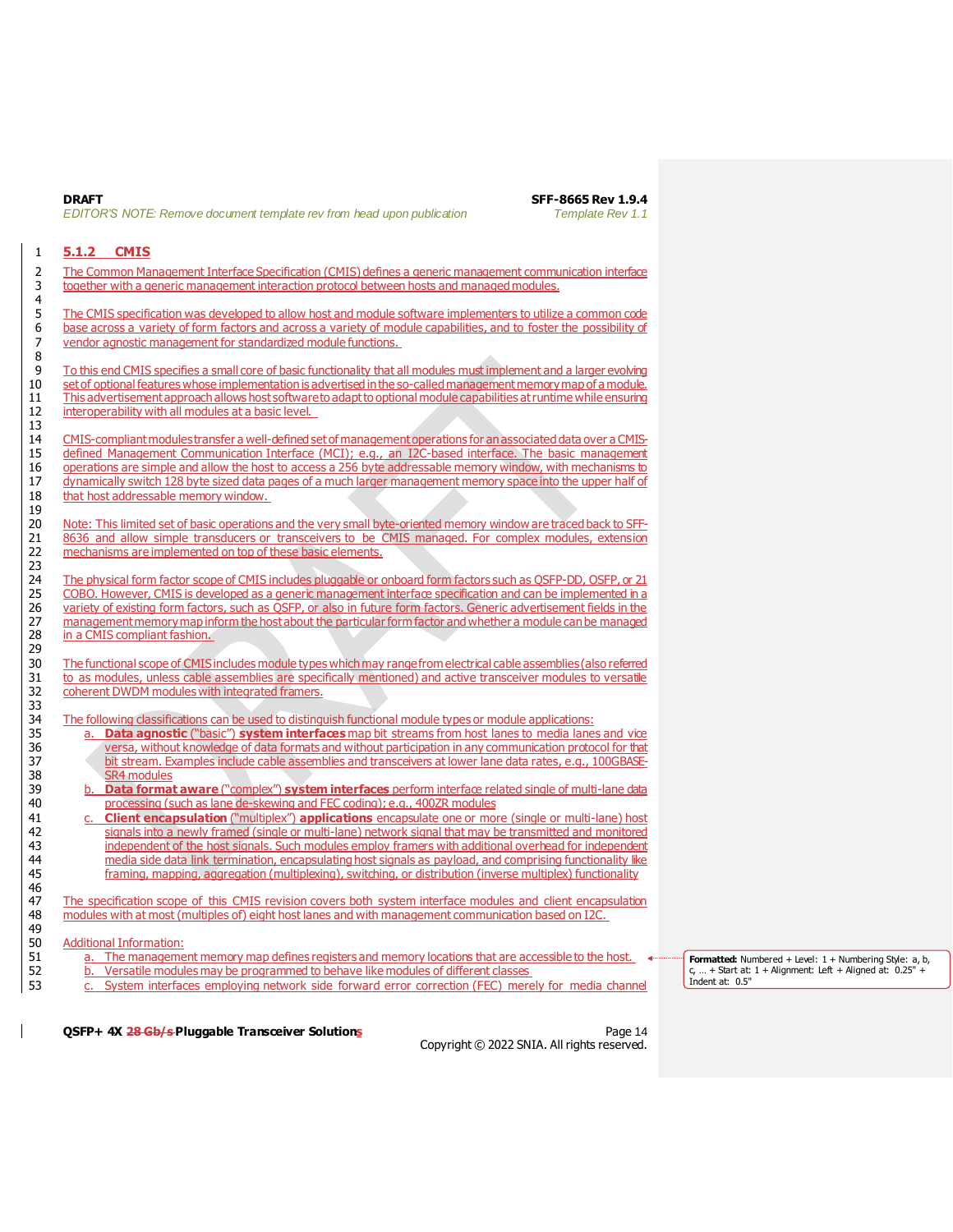![](_page_14_Figure_0.jpeg)

**QSFP+ 4X 28 Gb/s Pluggable Transceiver Solutions Page 15 Page 15** 

 $\mathsf{l}$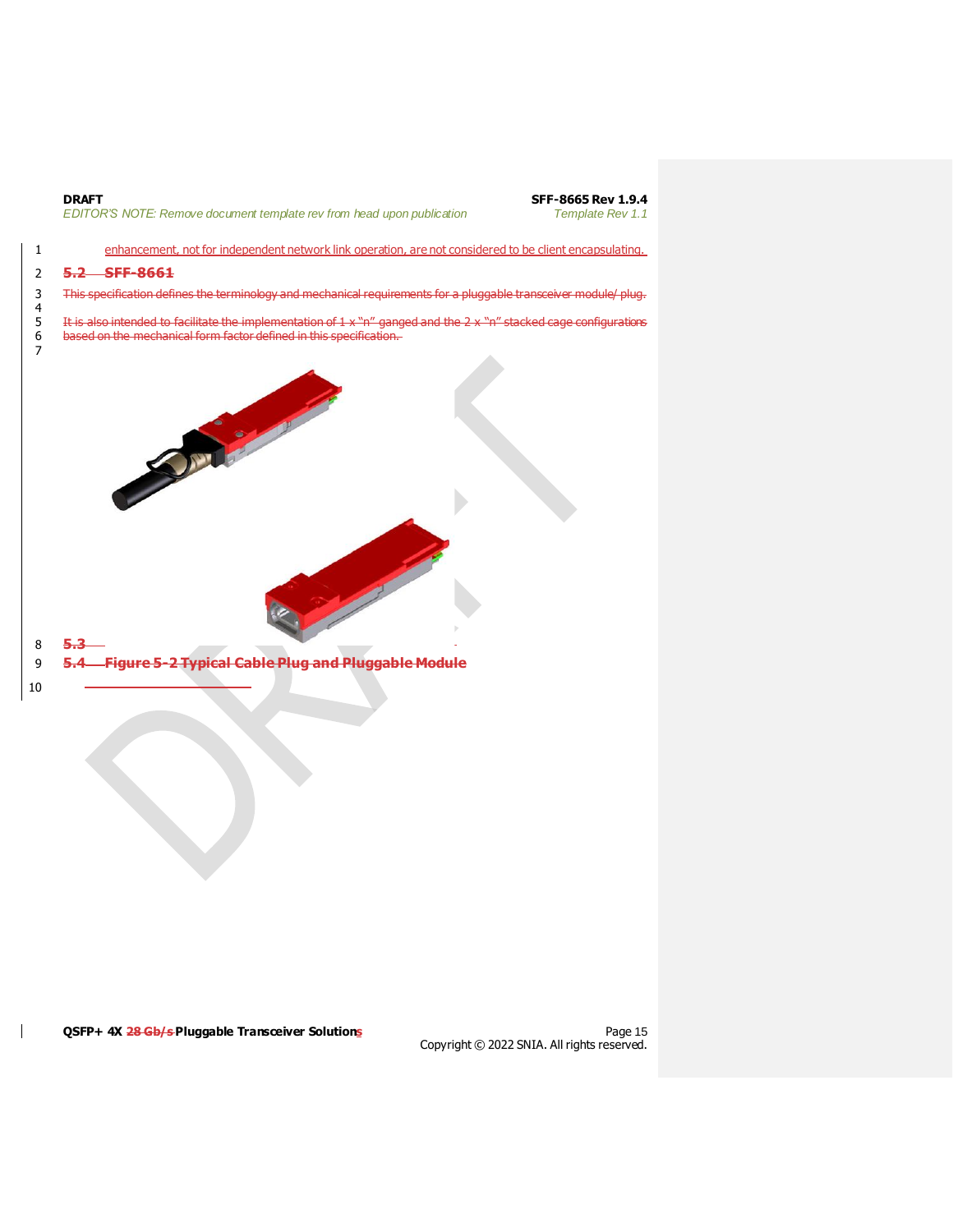**DRAFT SFF-8665 Rev 1.9.4**<br>**EDITOR'S NOTE: Remove document template rev from head upon publication SFF-8665 Rev 1.1** *EDITOR'S NOTE: Remove document template rev from head upon publication* 

#### <span id="page-15-0"></span>1 **5.2 General Electrical**

- 2 SFF-8679 defines the pin outs, the electrical, the optical, the power supply, the ESD and the thermal characteristics<br>3 of the cable plugs and pluggable modules.
	- of the cable plugs and pluggable modules.

.<br>Host Board<br>annel shown for simplicity) (Only one ch Rx 1<br>Rx 2<br>Rx 3<br>Rx 4  $H<sup>Rx</sup>$  Outo  $\frac{1}{\sqrt{2}}$ 晨 ASIC (SerDes) QSFP Module  $H^{\frac{7x\ln p}{2}}$  $\frac{1}{\sqrt{1-x} + 1}$ Tx 4<br>Tx 3<br>Tx 2<br>Tx 1

#### <span id="page-15-3"></span>4 5 **Figure 5-2 Application Reference Model** 6

14

16

18 19

### <span id="page-15-1"></span>7 **5.3 Connector, Cage, and Module Specifications**

#### <span id="page-15-2"></span>8 **5.3.1 Connectors**

9 There are multiple SFF specifications (SFF-8662, SFF-8662, SFF-8682, SFF-TA-1027, and SFF-TA-1029) that define<br>10 the physical interface and general performance reguirements of OSFP connector variants. Table 5-1 summariz the physical interface and general performance requirements of OSFP connector variants[. Table 5-1](#page-15-4) summarizes

- 11 the connectors and cages that make up QSFP+ pluggable transceiver solutions and shows which cages are used<br>12 with specific connectors. All OSFP connector variants are backwards compatible mechanically, though later ver with specific connectors. All QSFP connector variants are backwards compatible mechanically, though later versions
- 13 enable use at higher data rates. SFF-TA-1029 defines a cabled QSFP connector variant.

#### <span id="page-15-4"></span>15 **Table 5-1 Connectors and Cages for QSFP+ Pluggable Transceiver Solutions**

|  | <b>Pluggable Transceiver Solution</b> | <b>Connector</b>   | <b>Cage</b>        |
|--|---------------------------------------|--------------------|--------------------|
|  | QSFP10 & QSFP14                       | <b>SFF-8682</b>    |                    |
|  |                                       | <b>SFF-8672</b>    | SFF-8683           |
|  |                                       | (Style B)          |                    |
|  | QSFP28 & QSFP56                       | <b>SFF-8662</b>    | SFF-8663           |
|  |                                       | (Style A)          | (Style A)          |
|  |                                       | <b>SFF-TA-1029</b> | <b>SFF-TA-1029</b> |
|  |                                       | (Cabled solution)  | (Cabled solution)  |
|  | OSFP112                               | <b>SFF-TA-1027</b> | <b>SFF-TA-1027</b> |
|  |                                       | <b>SFF-TA-1029</b> | <b>SFF-TA-1029</b> |
|  |                                       | (Cabled solution)  | (Cabled solution)  |

17 Examples of QSFP connectors are shown i[n Figure 5-3](#page-16-0) through [Figure 5-7](#page-16-4).

![](_page_15_Figure_17.jpeg)

**QSFP+ 4X 28 Gb/s Pluggable Transceiver Solutions Page 16** Page 16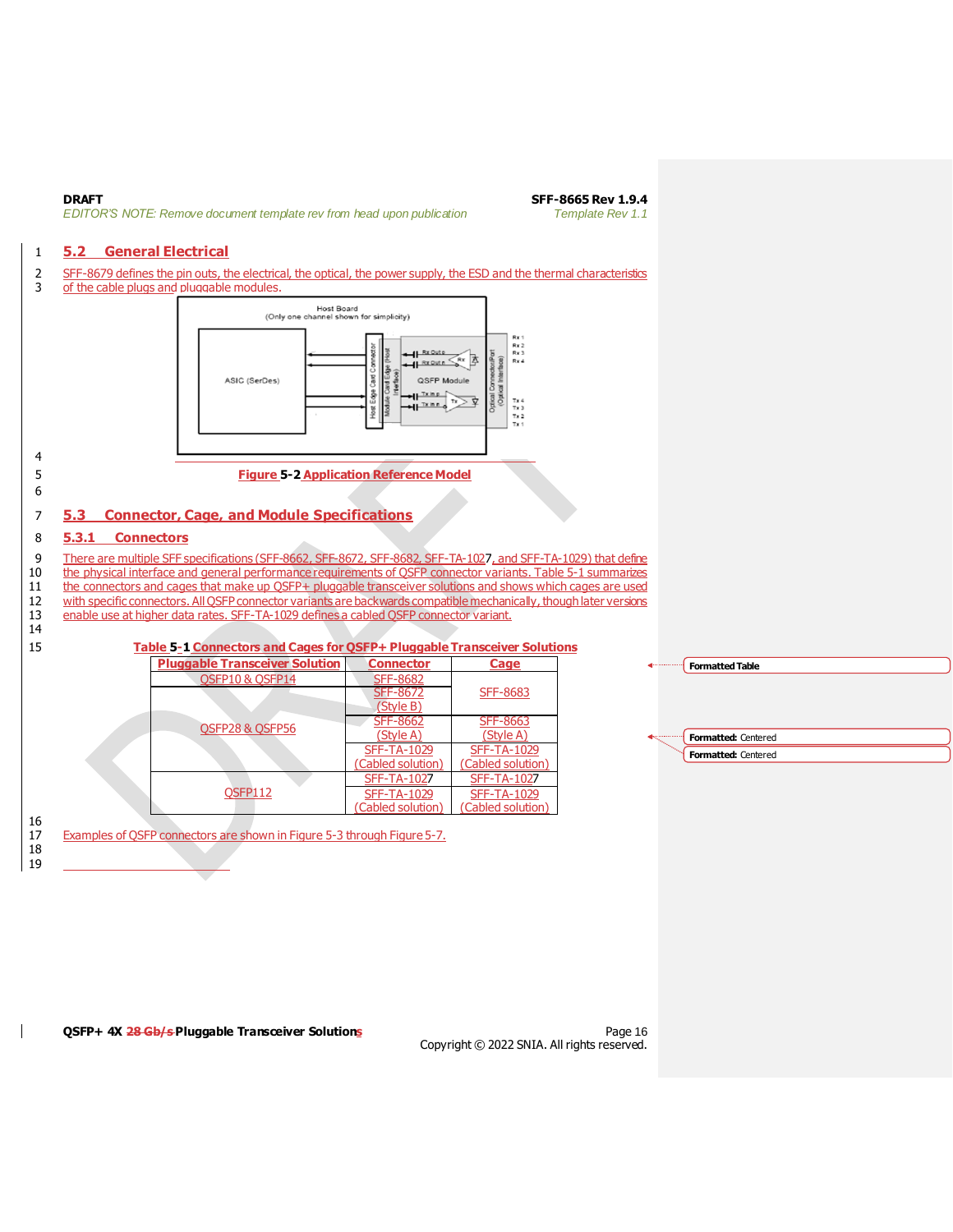![](_page_16_Figure_0.jpeg)

<span id="page-16-4"></span>QSFP+ 4X 28 Gb/s Pluggable Transceiver Solutions

<span id="page-16-3"></span>Page 17<br>Copyright © 2022 SNIA. All rights reserved.

<span id="page-16-2"></span><span id="page-16-1"></span><span id="page-16-0"></span>2

 $\mathbf{I}$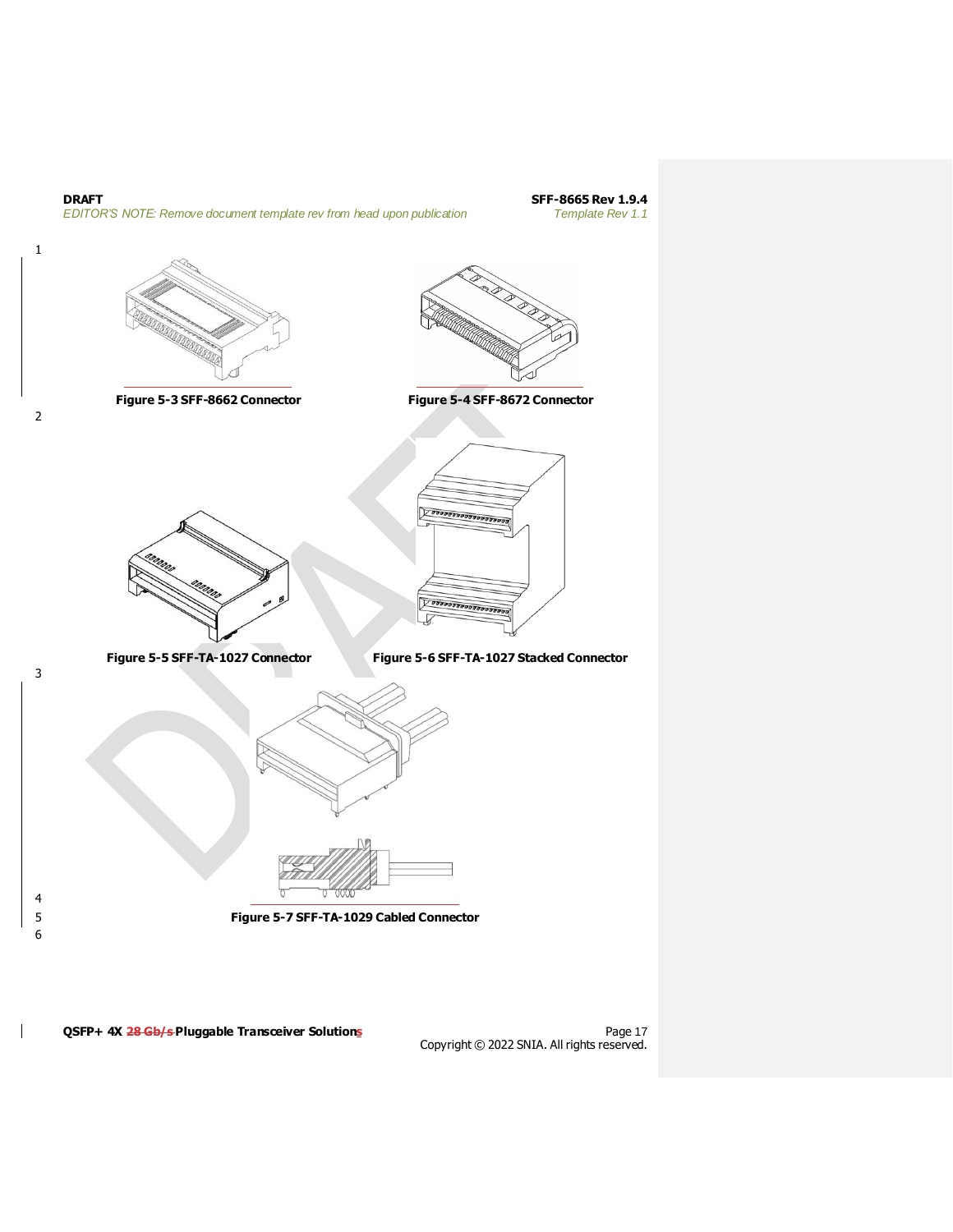<span id="page-17-1"></span><span id="page-17-0"></span>![](_page_17_Figure_0.jpeg)

<span id="page-17-4"></span><span id="page-17-3"></span><span id="page-17-2"></span>**QSFP+ 4X 28 Gb/s Pluggable Transceiver Solutions Page 18** Page 18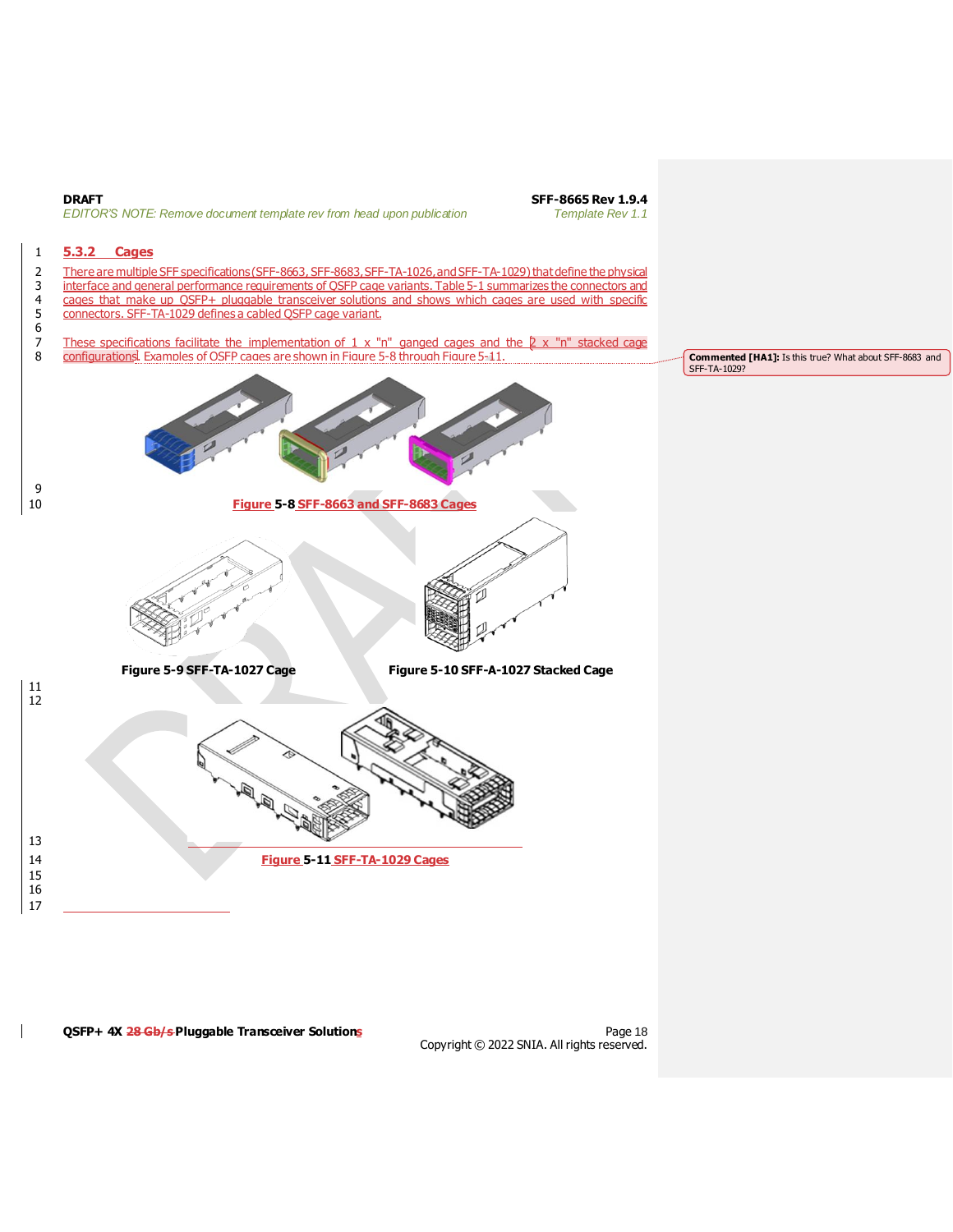![](_page_18_Figure_0.jpeg)

### <span id="page-18-0"></span>1 **5.3.3 Modules**

2 SFF-8661 and SFF-TA-1026 define the terminology and mechanical requirements for a pluggable transceiver 3 module/ plug. These two specifications define modules/ plugs that are backwards compatible mechanically, though

4 SFF-TA-1026 enables use at higher data rates.

5  $\frac{6}{7}$  These specifications also facilitate the implementation of 1 x "n" ganged and the 2 x "n" stacked cage configurations<br>These on the mechanical form factor defined in cage specifications listed in Section 5.3.2. E 7 based on the mechanical form factor defined in cage specifications listed in Sectio[n 5.3.2](#page-17-0). Examples of OSFP modules are shown in Figure 5-12.

modules are shown i[n Figure 5-12](#page-18-1).

![](_page_18_Figure_7.jpeg)

- <span id="page-18-1"></span>
- 12

 $\mathsf{l}$ 

13 **5.6 SFF-8662**

14 This specification defines the physical interface and general performance requirements of the receptacle designed

#### **QSFP+ 4X 28 Gb/s Pluggable Transceiver Solutions Page 19** Page 19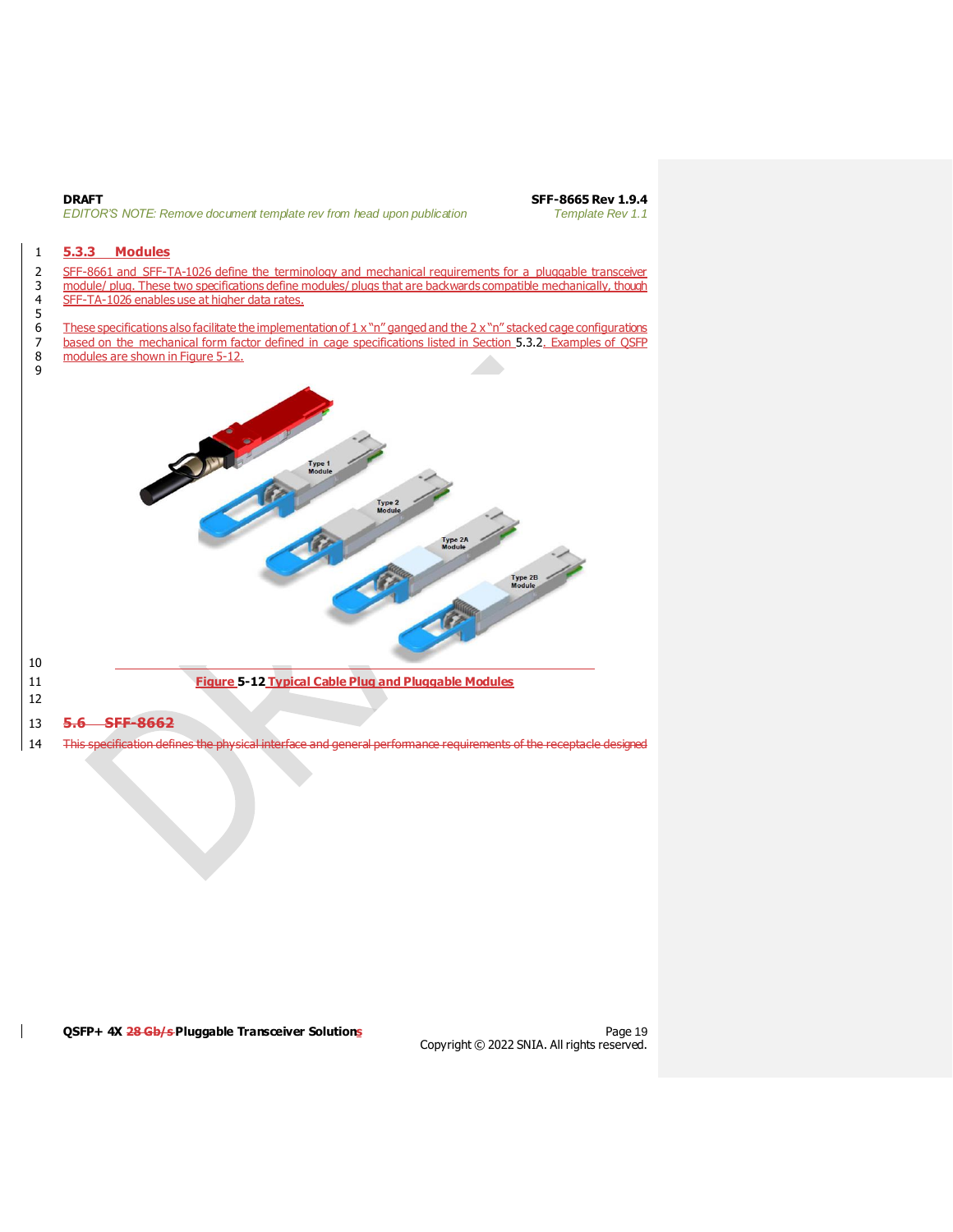![](_page_19_Figure_0.jpeg)

**QSFP+ 4X 28 Gb/s Pluggable Transceiver Solutions** Page 20 Page 20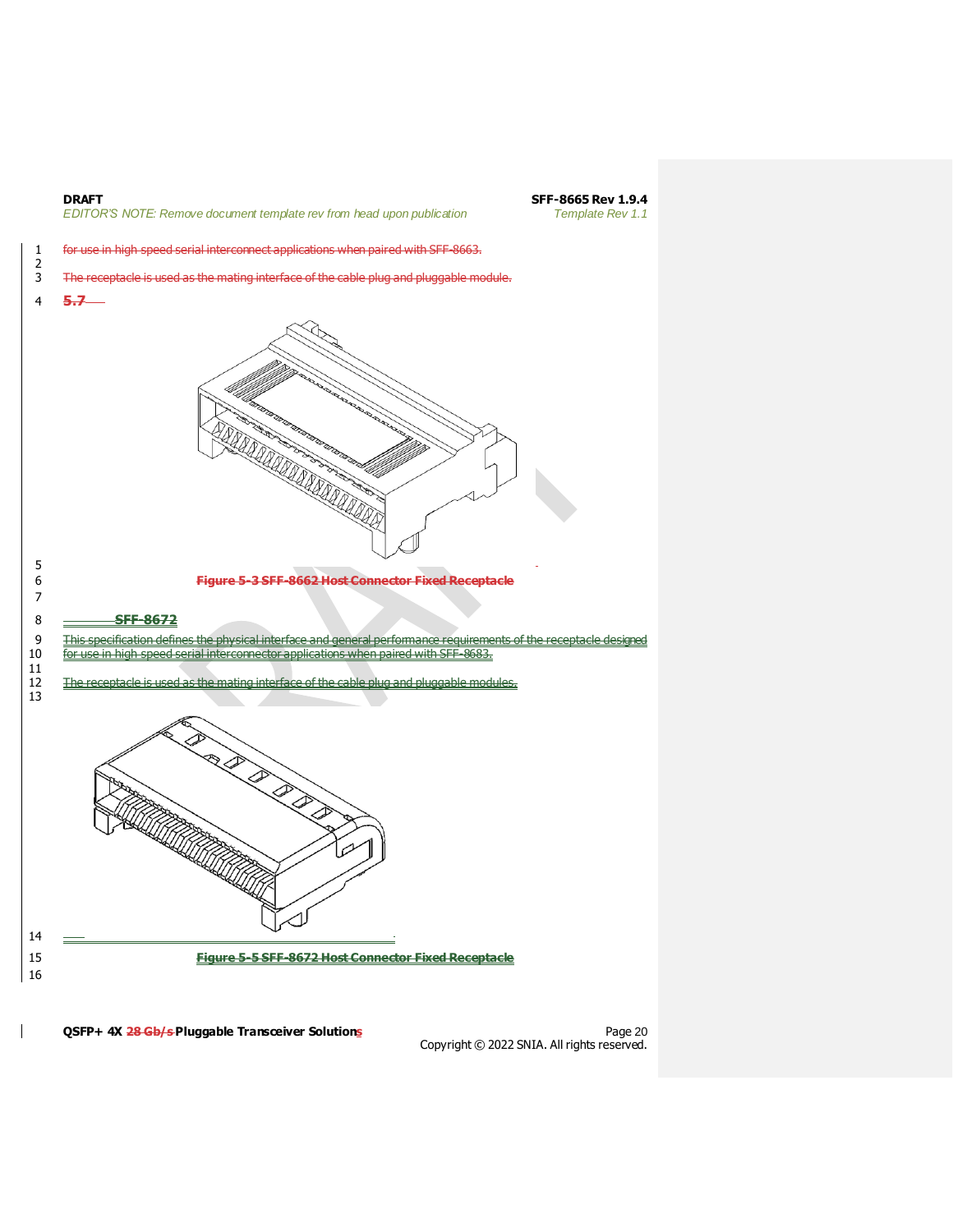$\frac{4}{5}$ 

6

**DRAFT SFF-8665 Rev 1.9.4**<br>**EDITOR'S NOTE: Remove document template rev from head upon publication SFF-8665 Rev 1.1** *EDITOR'S NOTE: Remove document template rev from head upon publication* 

#### 1 **5.8 SFF-8663 and SFF-8683**

2 The mechanical dimensioning of the cages provides backwards mechanical compatibility between generations of<br>3 eable plugs and pluggable modules. cable plugs and pluggable modules.

SFF-8663 facilitates the implementation of 1 x "n" ganged cages and the 2 x "n" stacked cage configurations.

![](_page_20_Picture_6.jpeg)

- 13 **interconnector applications when paired with SFF-8683.**
- 14 **5.12**

 $\mathsf{l}$ 

15 **5.13 The receptacle is used as the mating interface of the cable plug and pluggable** 

**QSFP+ 4X 28 Gb/s Pluggable Transceiver Solutions** Page 21